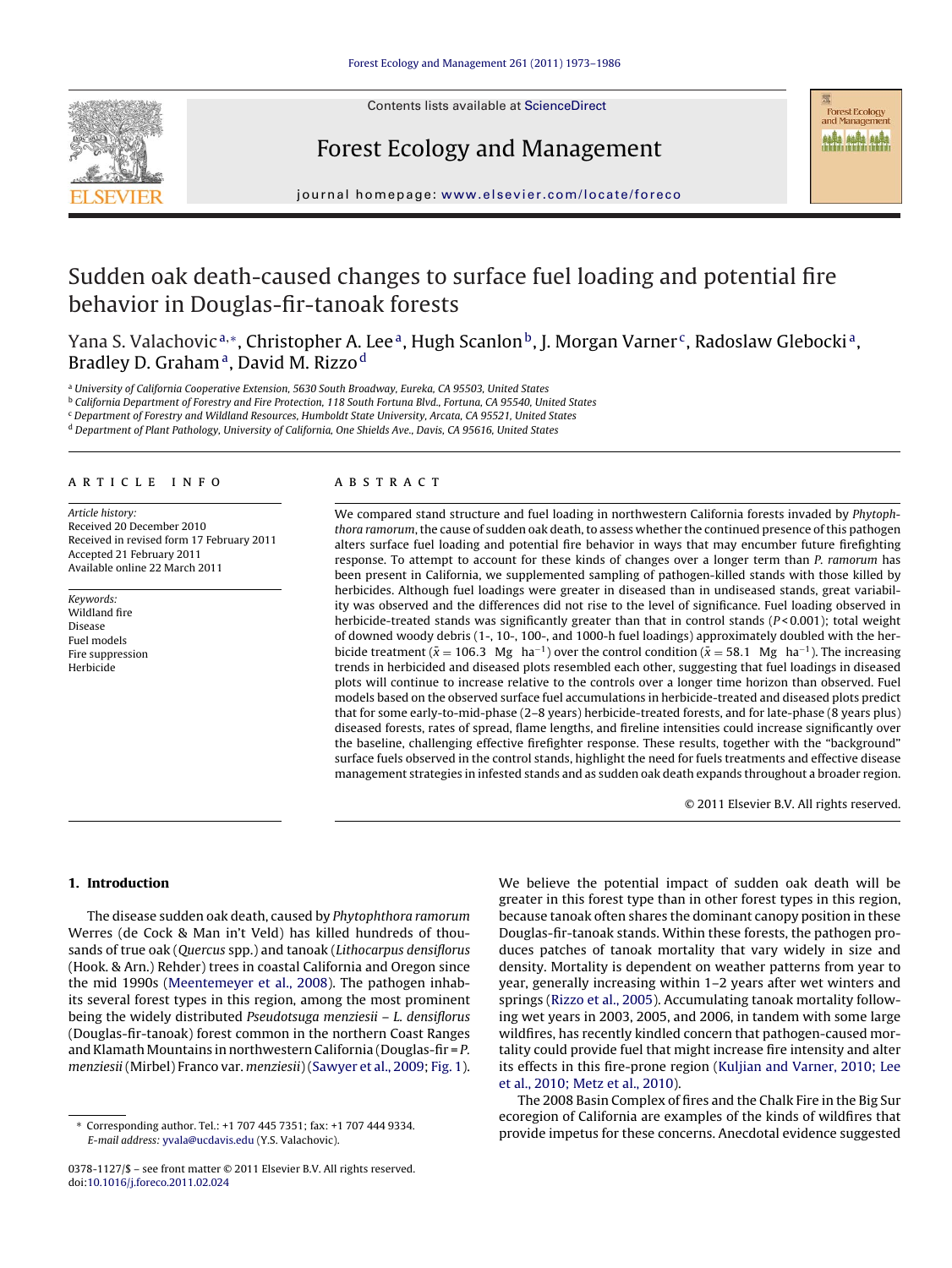<span id="page-1-0"></span>

**Fig. 1.** Map of study and plot locations.

that patchy accumulations of surface fuels resulted from P. ramorum mortality in this region and influenced flame lengths, firebrand generation, and spotting distances on some areas of these fires ([Lee](#page-12-0) [et al., 2010\).](#page-12-0) The Big Sur plant communities resemble coastal landscapes located farther north, for example in Sonoma County, where accumulating tanoak mortality has sparked community concern and the advent of government-assisted community fuels reduction projects in infested areas ([Alexander and Lee, 2010\).](#page-12-0) Of the affected forest types, Douglas-fir-tanoak forests have the greatest potential for individual tree torching and canopy fire spread; they also harbor species with a variety of resistance to fire-caused mortality. Douglas-fir-tanoak forests tend to occur on dry, upper slopes that can result in higher intensity and severity fire than the more fire-resilient grasslands and oak woodlands, and in contrast to the typically lower-slope coast redwood ecosystems that sustain low-severity fire ([Finney and Martin, 1993; Lorimer et al.,](#page-12-0) [2009\).](#page-12-0) Although the vegetation of Douglas-fir-tanoak communities has been well-studied (e.g., [Thornburgh, 1982; Sawyer et al., 1988;](#page-13-0) [Stuart et al., 1993; Hunter and Barbour, 2001\),](#page-13-0) as have the effects of fires ([Wills and Stuart, 1994; Taylor and Skinner, 1998; Hanson](#page-13-0) [and Stuart, 2005; Raymond and Peterson, 2005\),](#page-13-0) the fuels that drive these fires have not received as much attention (but see [Maxwell](#page-12-0) [andWard, 1980\).](#page-12-0) Information about how sudden oak death changes

these fuel complexes would enable land managers to make more informed decisions about fire suppression, strategic placement of fuels reduction projects, and attempts to slow pathogen spread, among others.

It is generally recognized that forest disease-related disturbances often link to other kinds of disturbances, such as insect activity, wildfire, and wind damage ([Hessburg et al., 1994;](#page-12-0) [Lundquist, 2007; Edmonds et al., 2010\).](#page-12-0) Many studies of pathogen or insect disturbances linked with wildfire emphasize the importance of crown fire because this fire type can quickly produce large and long-lasting ecological impacts on the landscape. However, surface fire behavior is of particular interest to fire managers, because it is during surface fire advance that the opportunity for suppression exists. Crown fires are unambiguous in that little can be done to stop them, but the same is not true for surface fires. Some portions of surface fires can be directly attacked to limit fire impact on the landscape; some can be indirectly attacked with backing fires to eventually limit the size of this impact; and some cause enough torching and spotting that they approach crown fires in their resistance to control [\(Andrews and Rothermel, 1982; Edmonds et al.,](#page-12-0) [2010; NWCG, 2010\).](#page-12-0) Calibrating the differences between these varying potentials is important in northwestern California, where widely scattered private properties are often embedded in a diverse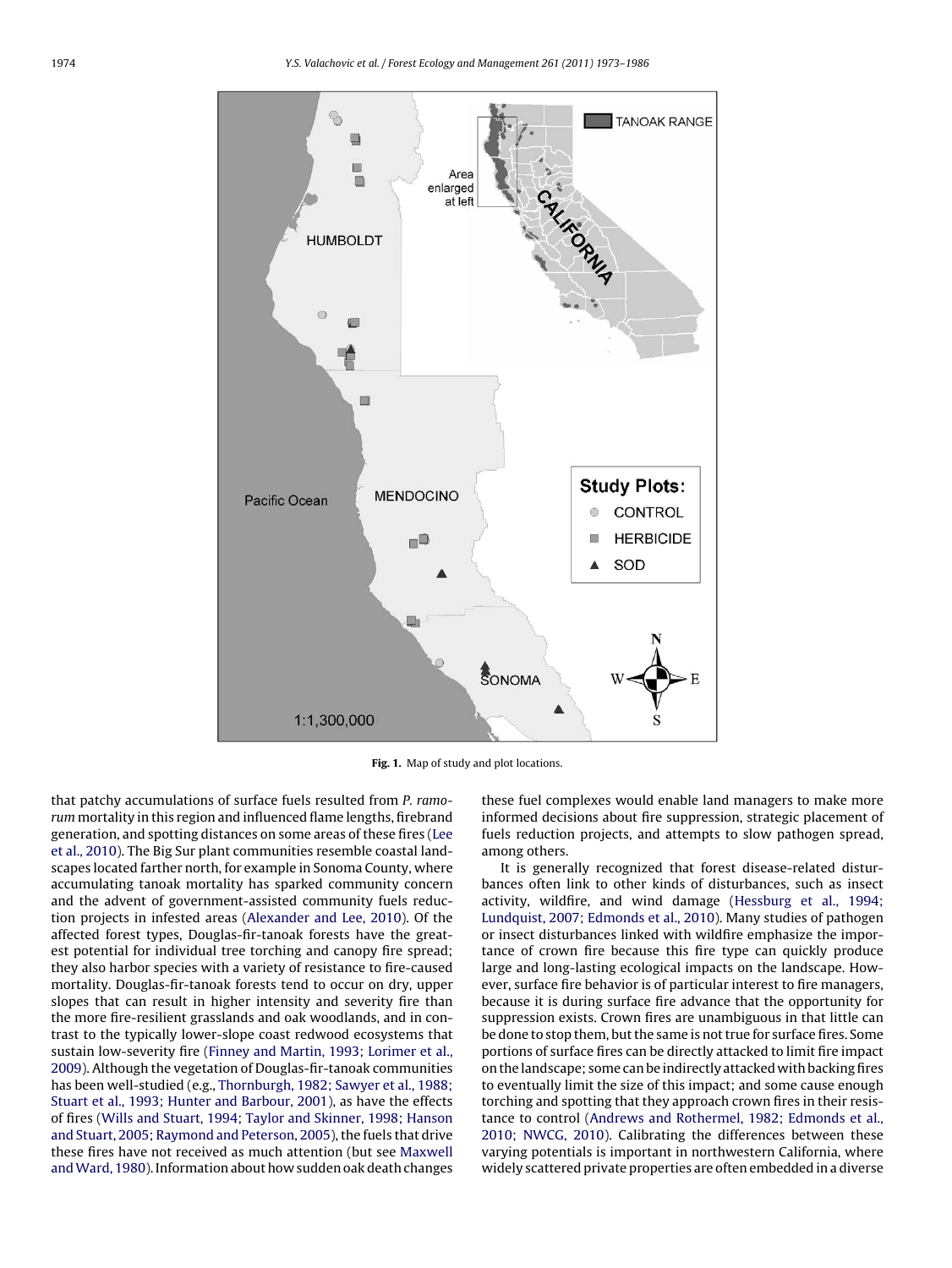matrix that varies widely in stand composition and structure. To attempt to approach these questions with reference to sudden oak death, the specific objectives of this project were the following: (1) to quantify the impact of P. ramorum infestation on surface fuel loading and potential fire behavior in Douglas-fir-dominated stands with a significant tanoak component and (2) to gain a better understanding of the timelines from tree death to surface fuel recruitment in these stands. Answers to these questions or the methodology used to approach them may be applicable to other, similar ecosystems affected by non-native pathogens.

# **2. Methods**

# 2.1. Study sites and study region

Our study area encompassed Douglas-fir-tanoak forests across three counties in northwestern California: Sonoma, Mendocino, and Humboldt [\(Fig. 1\).](#page-1-0) These counties span a 400 km latitudinal range, covering ca. 25,000 km<sup>2</sup>, throughout which this forest type is consistent in vegetation, topography, and climatic influence [\(Stuart](#page-13-0) [and Stephens, 2006\).](#page-13-0) To the north, Del Norte County also contains similar vegetation, but to date no P. ramorum. Counties to the east represent a reduced likelihood of natural P. ramorum establishment because of a generally warmer and drier climate [\(Rizzo et al., 2005\)](#page-12-0) and less host vegetation. To extend the geographic range for this study, we selected two areas in Humboldt County within which to locate plots: southern Humboldt County, where the pathogen is established in wildland vegetation, and northernmost Humboldt County, in two areas 17 and 55 km south of Del Norte County [\(Fig. 1\).](#page-1-0)

P. ramorum has not inhabited California and Oregon forests for long enough to enable direct observation of surface fuel dynamics over long periods of accumulation or over wide geographic areas. As a surrogate for P. ramorum infection's long-term (8–12 years) effects on surface fuels, we selected additional forest stands with herbicide-killed trees. Both P. ramorum-infested and herbicidetreated stands regenerated after timber harvest activities 40–60 years ago when Douglas-fir stems were removed and subsequent tanoak sprout growth was not controlled. Little planting was likely done in these sites, but even where Douglas-fir seedlings were planted, tanoak often quickly outcompeted and overtopped the planted seedlings ([Tappeiner et al., 1992\).](#page-13-0) Tanoak trees in the study sites were killed via 'hack and squirt' injections of either glyphosate or imazapyr [\(DiTomaso et al., 2004\)](#page-12-0) so that dead trees were killed while standing, as in the situation with *P. ramorum*. It has been observed that the pattern of tanoak mortality across the landscape in many herbicide treatment areas strongly resembles that caused by P. ramorum. Planting was done in some, but not all, herbicidetreated sites after treatment.

A clear understanding of historical fire frequency, intensity, and size in the north coast's Douglas-fir-tanoak forests is still developing ([Stuart and Stephens, 2006\)](#page-13-0) but is important to understand as a context for alteration in fuel loading caused by P. ramorum. Lightning is relatively infrequent in the north coast [\(Keeley, 1982\)](#page-12-0) but in concert with intentional Native American burning over the past 8000 years, fires frequented this diverse landscape. Tribes burned certain areas, especially grasslands and oak woodlands, frequently. Douglas-fir-tanoak forests probably burned at mixed frequencies and with mixed severity, and they probably experienced more lightning-ignited fires than lower-elevation forests in the region. These frequencies increased somewhat during the settlement period (post-1860s through the first half of the twentieth century), with large fires becoming more common as ranchers and loggers used fire for various intensive resource management purposes ([Stuart, 1987\).](#page-13-0) There appears to have been no "typical" fire size or intensity in Douglas-fir-tanoak forests in the pre-settlement period; these parameters depended on proximity to native settlements, elevation, distance from the coast, topographic variables, and a number of other factors. In general, pre-suppression fire intervals probably ranged from 10 to 16 years, and most fires were probably surface fires. Fire exclusion throughout the north coast region since the mid-1940s has meant that while the number of fires has been much lower since that time, fire sizes have dramatically increased. In many Douglas-fir-tanoak forests, fire suppression has encouraged the development of denser midstories and ladder fuels [\(Stuart and Stephens, 2006\).](#page-13-0)

# 2.2. Field sampling

Within counties, plot locations were initially stratified by (1) mortality type (P. ramorum or herbicide) and (2) length of time since pathogen invasion or herbicide treatment. The length of time was divided into "early phase" (2–5 years), "middle phase" (5–8 years), or "late phase" (8–12 years) [\(Fig. 2\).](#page-3-0) Not all conditions were represented equally in all counties. For example, Sonoma County contained plots infested with P. ramorum for the entire spectrum of time categories; Mendocino and southern Humboldt Counties contained plots infested with P. ramorum only for the past 2–5 years; and northern Humboldt County contained no plots infested with P. ramorum, since the disease was only discovered in one isolated area in 2010 and is undergoing active management. Untreated, uninfested control plots were visited in each county/county area. Throughout the four county areas, 105 plots were established.

We reduced variability among our study stands by limiting plots to those located on southerly aspects. We defined our study stands by presence of Douglas-fir with tanoak as a dominant or co-dominant overstory tree. Furthermore, we selected plots with 40–60-year-old Douglas-fir where tanoak substantially contributed to the stand basal area, because these are the stand types most often chosen for herbicide treatment. These young, hardwood-dominated stand types increased during the twentieth century in local areas of the north coast because of widespread harvest activity during the 1950s and 1960s that fundamentally replaced conifer stocking with hardwoods ([Thornburgh, 1982;](#page-13-0) [Bolsinger, 1988; Waddell and Barrett, 2005; Hicke et al., 2007\).](#page-13-0) We avoided other forest types, such as coast redwood stands, as well as drainages or areas differentiated by microclimate and increased moisture availability.

Additionally, we selected stands that would clearly be assigned to timber-type fuel models rather than to shrub- or grass-type models [\(Anderson, 1982; Scott and Burgan, 2005\) a](#page-12-0)nd that did not contain riparian vegetation. We chose stands containing, among other hardwood species, both bay laurel (Umbellularia californica (Hook. & Arn.) Nutt.) and tanoak, because these two species are the main transmitting hosts that drive the epidemic in California wildlands ([Rizzo et al., 2005\);](#page-12-0) although other species in these forests can be infected, they are not epidemiologically significant. We did not make a threshold level of bay laurel a criterion for stand selection, because even small numbers of bay laurel leaves can produce vast numbers of infective P. ramorum sporangia [\(Davidson et al.,](#page-12-0) [2008\).](#page-12-0) Consequently, the chosen stands contained varying levels of bay laurel stocking.

Plots were located within stands by randomly choosing a coordinate from a UTM grid overlain onto the stand of interest for initial plot establishment and then traveling at least 50 m in cardinal directions from the initial randomly located plot for establishment of subsequent suitable plots. We selected at least 50 m plot separation to maintain independence between P. ramorum populations. Within each plot, slope and aspect and the UTM coordinates of plot center were recorded. Then, within a fixed 0.04 ha circular plot, we collected an inventory of trees (>12.7 cm diameter), both dead and living, by species and diameter. Basal sprouts were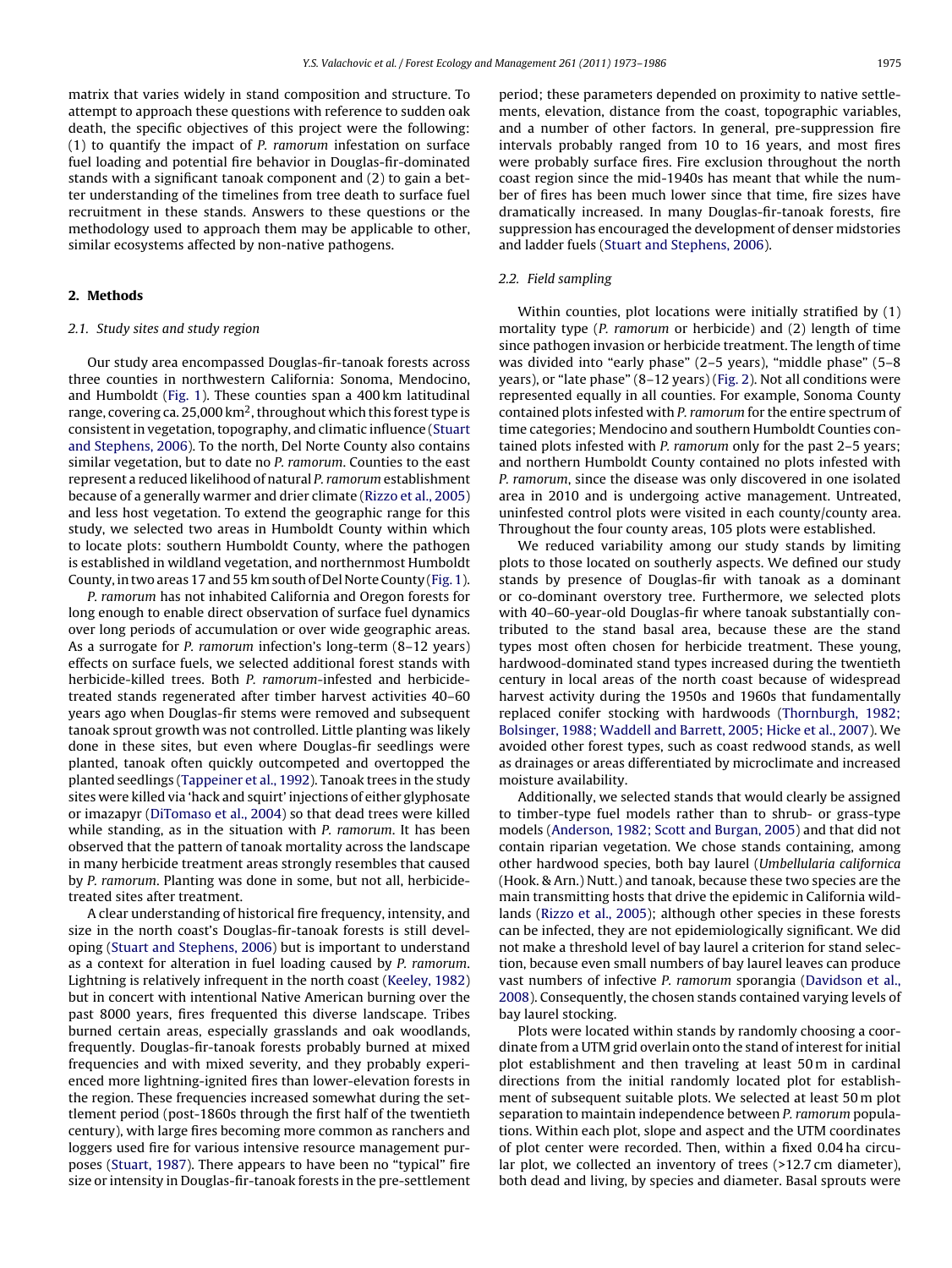<span id="page-3-0"></span>

**Fig. 2.** Photos of diseased or herbicide-treated stands by phase. (A) Control (northern Humboldt County), (B) sudden oak death early-phase (Mendocino County), (C) sudden oak death mid-phase (Sonoma County), (D) sudden oak death late-phase (Sonoma County), (E) herbicide early-phase (Humboldt County), herbicide mid-phase (northern Humboldt County), herbicide late-phase (Mendocino County).

often present at the bases of living trees and dead standing trees; however, since our study concentrated on stand attributes with influence on surface fuels, sprout sizes and numbers were not noted or included in density and basal area calculations. Surface fuels were measured using a modified planar intercept method ([Brown, 1974\).](#page-12-0) Within each plot, three 13.72 m transects were established 120◦ apart starting from a random azimuth (i.e., a Yshaped arrangement). Along each transect, we tallied numbers of 1-h (diameter < 0.64 cm), 10-h (diameter = 0.65–2.54 cm), 100-h (diameter = 2.55–7.62 cm), and 1000-h (diameter->7.62 cm) woody fuels. 1000-h fuels were assigned to decay classes using the categorization of [Maser et al. \(1979\). W](#page-12-0)e also measured surface litter (Oi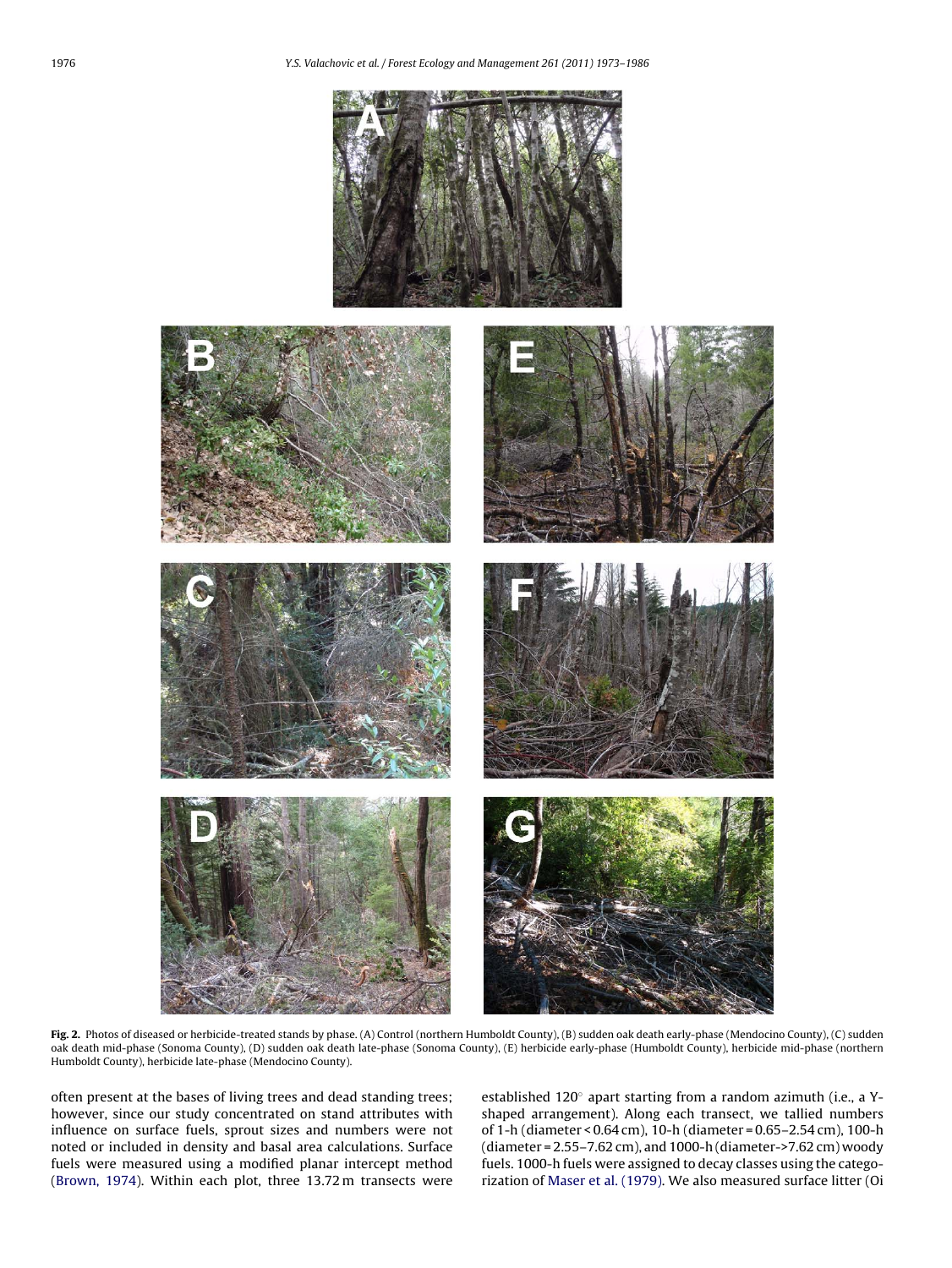horizon) and duff (Oe + Oa, where present) depths at three points along each transect and constructed depth:dry mass relationships for each layer ( $R^2 > 0.67$ ). Fuelbed depth was estimated using a photographic method: two independent observers estimated the depth at a fixed point in a photo taken along each of the four cardinal directions in each plot. The estimated depths at each point were averaged, and the two observers' estimates were averaged. The resulting estimate of fuel bed depth was assigned to one of 6 categories (0–0.15, 0.16–0.30, 0.31–0.61, 0.62–1.22, 1.23–2.44,  $2.45 + m$ ).

All plots were further categorized post hoc by whether the majority of fuels were present in the canopy ("aerial") or on the forest floor ("surface") by analyzing the decay stage of the snags recorded on each plot and confirmed by the landscape photos taken from plot center in four cardinal directions.

# 2.3. Modeling predicted fire behavior

Fuel models were compared using BehavePlus v. 5.0.1 [\(Andrews](#page-12-0) [et al., 2008\)](#page-12-0) with the standard BasicStart (Surface) worksheet for fuel model response to a head fire for rate of spread and flame length. All simulations were developed using fuel moisture, wind, and topographic conditions common to wildfires in the region. We used a range of 1-h dead fuel moisture values (from 3% to 12%, representative of local field conditions). Woody fuel moistures in the 10- and 100-h categories were held constant at 5% and 6%, respectively. The mid-flame wind speed was held constant at 3 mph and slope was set to 45%. Since live fuels play a minor role in fires in these ecosystems, live fuel moisture was omitted from simulations.

The analysis compared fuel loads as sampled, and built into a custom fuel model, to standard fuel models ([Anderson, 1982; Scott](#page-12-0) [and Burgan, 2005\).](#page-12-0) The fuel loads were grouped and evaluated in several different cohorts. Categories of affected fuels (diseased and herbicide-treated) were analyzed across geographic areas by early, middle, and late stages as well as by their distribution (aerial vs. surface) within the plot.

#### 2.4. Fire suppression operations safety analysis

In order to estimate likelihood of successful ground-based suppression of surface fires burning in the stands and under the conditions studied here, we used the predicted rates of spread, flame lengths, and fireline intensities generated in BehavePlus ([Andrews et al., 2008\).](#page-12-0) Predicted rate of spread was compared to the standard sustained line production rate for a Type I Handcrew. Success was considered likely if a crew's production could exceed half the predicted rate of spread, representing line construction on both flanks of the fire. In this analysis the assumed line production was forecast as for a Model 8 [\(Anderson, 1982\)](#page-12-0) understory if fuel loading was <22.8 Mg ha<sup>-1</sup> (805 m h<sup>-1</sup> max). Where the fuels exceeded 22.8 Mg ha<sup> $-1$ </sup>, the maximum line production rate was shifted to a light slash standard (302 m h<sup>-1</sup> max).

Predicted flame lengths were compared to Hauling Chart standard values for successful suppression action (<1.22 m for handcrews; <2.44 m for engines or bulldozers; [NWCG, 2010\).](#page-12-0) Results were characterized in terms of whether a standard crew could directly attack the predicted fire for both diseased and herbicidetreated conditions, by early, middle, and late stages. Results were also characterized by fuel distribution (aerial vs. surface).

# 2.5. Data analysis

Treatments (disease at three time stages, herbicide treatment at three time stages, control) were compared using one-way analysis of variance (ANOVA;  $\alpha$  = 0.05), with post hoc Tukey–Kramer HSD tests for pair-wise means separation [\(Sokal and Rohlf, 1995\).](#page-13-0) Variables included in the comparison encompassed stand information (density, basal area, and species composition of living and dead forest components), fuel loadings by timelag category, and fuel depths. Predicted fire behavior (i.e., flame lengths, rate of spread, and fireline intensity) was placed into categories according to the likelihood of success for standard fire suppression crew types to be able to attack the fire using the specified levels of resources detailed above. For all analyses, tests of normality were investigated using box plots and probability plots and using Levene's test for relative variation [\(Schultz, 1985;](#page-12-0)  $\alpha$  = 0.05) and the Shapiro–Wilk W-test ([Zar, 1999;](#page-13-0)  $\alpha$  = 0.05). If required, data were transformed using log and square root functions then reanalyzed ([Sokal and Rohlf,](#page-13-0) [1995\).](#page-13-0) Where necessary, data were analyzed using Kruskal–Wallis nonparametric ANOVA with a post hoc Bonferroni multiple comparisons test ([Zar, 1999\).](#page-13-0) All statistical analyses were performed using NCSS 2007 [\(Hintze, 2007\).](#page-12-0)

# **3. Results**

# 3.1. Control stand comparison across counties

Stand structure within the control plots was similar among counties [\(Table 1\).](#page-5-0) Density of live trees ranged between 776 and 1290 trees ha<sup>-1</sup> and basal area between 55.7 and 79.8 m<sup>2</sup> ha<sup>-1</sup>. Across all counties, tanoak was the principal component of the living forest (>60% of all live trees). Surface fuel loads within the control plots were similar among counties [\(Table 1\).](#page-5-0) Total weight of surface fuels ranged between 37.9 and 97.7 Mg ha−<sup>1</sup> and was composed mostly of 1000-h logs (range = 50–90%), which were unequally distributed and a product of past management. Fine fuel loading (the fraction most relevant to surface fire behavior) was distributed among litter (22%), 1- (16%), 10- (30%), and 100-h woody fuels (32%).

# 3.2. Temporal fuel dynamics following disease and herbicide treatment

In the early stage following P. ramorum infection, total live tree density was reduced by half, then continued to decline through the middle and late stages. Although no significant differences in density were detected among the three temporal stages, all were different than the control ( $P < 0.001$ ; [Table 2\).](#page-6-0) Initially, dead trees made up only 6% of stand density, but increased to 21% immediately following infection, peaking in the late stage at 28%; no differences were detected among categories, yet all were different than the control ( $P < 0.001$ ). Of the dead trees, tanoak represented 40% initially, increasing to 82% during the early stage of infection (P = 0.01). Basal area of dead tanoak trees, just  $1.4 \text{ m}^2$  ha<sup>-1</sup> initially, peaked in the early stage at 10.7  $m<sup>2</sup>$  ha<sup>-1</sup> then sharply declined during the middle stage  $(4.28 \text{ m}^2 \text{ ha}^{-1})$ ; P = 0.001) as snags began to fall to the forest floor. Surprisingly, even as snags were recruited to the surface fuel, we did not detect these changes in total mass of surface fuels across infection phases, ranging between 33.4 and 58.1 Mg ha<sup>-1</sup> ( $P = 0.503$ ). The only temporal difference among fuel categories was in litter mass, which was at a minimum during the early post-infection stage (3.1 Mg ha<sup>-1</sup>), increasing with time to a maximum of 4.7 Mg ha<sup>-1</sup> during the late stage ( $P = 0.046$ ).

In the stands treated with herbicides, stand attributes deviated significantly from control conditions over time ([Table 2\).](#page-6-0) Live tree density fell from 1072 trees ha−<sup>1</sup> in the control to 200 during the early and middle stages, then rebounded to 445 during the late stage ( $P < 0.001$ ; data not shown). The largest pulse of mortality was observed in the stands shortly after treatment, shifting stand composition from 6% to 73% dead (P < 0.001). Initially, tanoak accounted for 73% of living trees, but it was significantly reduced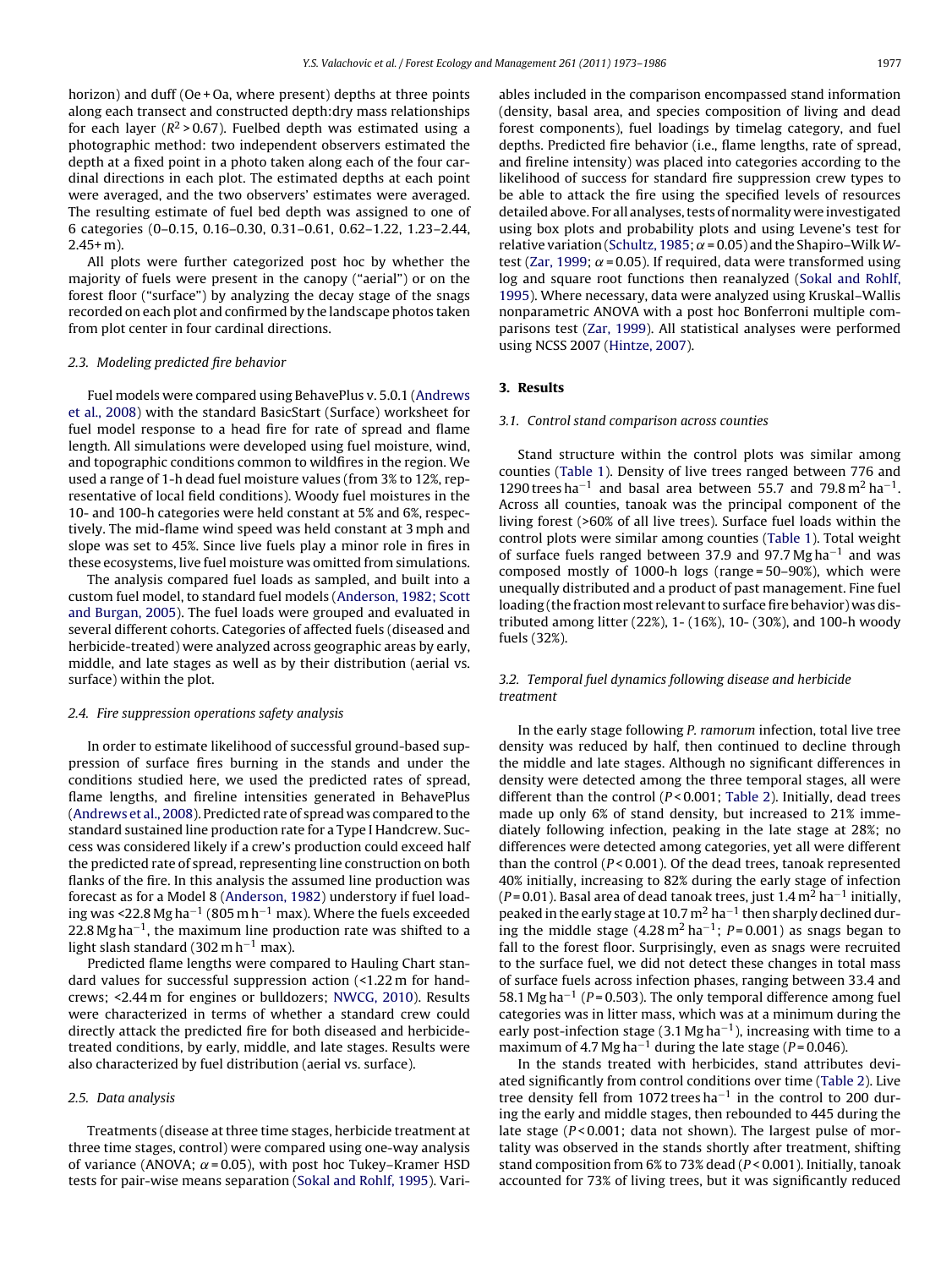#### <span id="page-5-0"></span>**Table 1**

Estimates and results of one-way ANOVAs used to investigate site effects on vegetation and fuel properties in control stands. Sample size (n), mean, and standard error of the estimates (SE) are provided. Total live tree estimates include tanoak, conifer, and broadleaf species. Fine woody debris (FWD) includes 1-, 10-, and 100-h particles. Downed woody debris (DWD) includes FWD and 1000-h sound and rotten logs.

|                                       | Sonoma           |                  | Mendocino     |                 | Humboldt      |                | N. Humboldt      | $\boldsymbol{P}$ |       |
|---------------------------------------|------------------|------------------|---------------|-----------------|---------------|----------------|------------------|------------------|-------|
|                                       | $\boldsymbol{n}$ | Mean (SE)        | $\mathfrak n$ | Mean (SE)       | $\mathfrak n$ | Mean (SE)      | $\boldsymbol{n}$ | Mean (SE)        |       |
| Tanoak (dead)                         |                  |                  |               |                 |               |                |                  |                  |       |
| Density (trees $ha^{-1}$ )            | 5                | 25(11.1)         | 5             | 5(5.0)          | 5             | 94 (48.9)      | 5                | 44 (14.3)        | 0.139 |
| Basal area (m $ha^{-1}$ )             | 5                | 0.8(0.4)         | 5             | 0.2(0.2)        | 5             | 3.9(1.6)       | 5                | 0.9(0.3)         | 0.078 |
| Tanoak (live)                         |                  |                  |               |                 |               |                |                  |                  |       |
| Density (trees $ha^{-1}$ )            | 5                | 702 (113.9)      | 5             | 603(58.3)       | 5             | 880 (237.7)    | 5                | 696 (121.3)      | 0.322 |
| Basal area $(m^2 ha^{-1})$            | 5                | 38.0(7.9)        | 5             | 33.5(4.8)       | 5             | 48.1(13.0)     | 5                | 45.8 (11.7)      | 0.710 |
| Conifer (live)                        |                  |                  |               |                 |               |                |                  |                  |       |
| Density (trees $ha^{-1}$ )            | 5                | 213(83.8)        | 5             | 129(46.5)       | 5             | 133(67.0)      | 5                | 282 (105.5)      | 0.485 |
| Basal area $(m^2 ha^{-1})$            | 5                | 18.8(6.2)        | 5             | 8.0(2.8)        | 5             | 15.8(7.3)      | 5                | 31.8(8.1)        | 0.107 |
| Total (live)                          |                  |                  |               |                 |               |                |                  |                  |       |
| Density (trees $ha^{-1}$ )            | 5                | 954(61.8)        | 5             | 776 (72.6)      | 5             | 1290 (204.1)   | 5                | 1270 (188.3)     | 0.066 |
| Basal area (m $ha^{-1}$ )             | 5                | 60.4(7.3)        | 5             | 55.7 (11.5)     | 5             | 78.2(8.2)      | 5                | 79.8 (4.3)       | 0.127 |
| Fuel weight ( $Mg$ ha <sup>-1</sup> ) |                  |                  |               |                 |               |                |                  |                  |       |
| Litter                                | 5                | 3.6(0.2)         | 5             | 2.9(0.4)        | 5             | 3.1(0.2)       | 5                | 4.7(0.7)         | 0.071 |
| $1-h$                                 | 5                | 2.7(1.1)         | 5             | 2.0(0.4)        | 5             | 2.5(0.4)       | 5                | 3.4(1.3)         | 0.735 |
| $10-h$                                | 5                | 6.1(1.8)         | 5             | 2.5(0.7)        | 5             | 5.4(0.4)       |                  | 5.8(1.6)         | 0.192 |
| $100-h$                               | 5                | 3.1(0.7)         | 5             | 4.5(1.6)        | 5             | 7.6(2.2)       | 5                | 5.4(1.8)         | 0.308 |
| 1000-h sound                          | 5                | 11.9(6.7)        | 5             | 76.7 (76.0)     | 5             | 15.2(8.1)      | 5                | 4.9(1.8)         | 0.595 |
| 1000-h rotten                         | 5                | $10.5(4.5)^{ab}$ | 5             | $9.2(6.1)^{ab}$ | 5             | $3.1(1.6)^a$   | 5                | $35.2(15.0)^{b}$ | 0.046 |
| Stratum depth                         |                  |                  |               |                 |               |                |                  |                  |       |
| $Duff$ (cm)                           | 5                | $2.8(0.5)^a$     | 5             | $1.5(0.3)^a$    | 5             | $2.8(0.5)^{a}$ | 5                | 5.1 $(0.5)^{b}$  | 0.008 |
| Litter $(cm)$                         | 5                | 3.6(0.3)         | 5             | 3.0(0.5)        | 5             | 3.3(0.3)       | 5                | 5.1(0.8)         | 0.065 |
| Fuel bed (m)                          | 5                | $0.2(0.1)^a$     | 5             | $0.2(0.1)^a$    | 5             | $0.5(0.1)^{b}$ | 5                | $(0.3(0.1)^{b})$ | 0.004 |

Significant P-values ( $\alpha$ = 0.005) are in bold type.

by the treatment to only 9% by the late stage  $(P< 0.001)$ . During the late-post-treatment stage, basal area of dead tanoak showed no difference from pre-treatment conditions; dead tanoak basal area peaked in the early and middle stages and differed significantly from the control and late stages ( $P < 0.001$ ). On average during the mid-stage time horizon of 5–8 years post treatment, dead tanoak trees began to fail and fall into the surface fuel complex; however, not all trees had fallen by the late stage [\(Table 2\).](#page-6-0)

The herbicide treatment increased surface fuels across all categories of time post-treatment. Following the temporal pattern of tree failure, 1-, 10-, and 100-h woody fuels slightly increased during the early stage, then significantly increased during the middle and late stages (P < 0.001; [Table 2\).](#page-6-0) Total weight of downed woody debris (1-, 10-, 100-, and 1000-h) approximately doubled with the herbicide treatment, ranging from the initial condition of 58.1 Mg ha<sup>-1</sup> to 106.3 Mg ha<sup>-1</sup> during the middle stage. Fuelbed depth also appeared to follow the same temporal pattern, which doubled during the early stage and peaked during the middle stage, as the majority of dead trees began to shed limbs (P < 0.001).Weight of rotten logs ( $P = 0.673$ ) and depth of duff ( $P = 0.499$ ) did not change over time since treatment; these fuels were artifacts of management (rotten logs) and disturbance history (duff depth) in the study stands. Additionally, no differences were detected in litter weight  $(P=0.222)$  or depth  $(P=0.207)$  across treatment phases.

Fuel weight differences among treatments were consistent, with middle and late stages of the herbicide treatment usually greater than the control and early stage of P. ramorum infection. Overall, the rate of litter and fine fuel accumulation in the herbicide stands was greater than in the diseased stands and initiated more quickly than in diseased stands. Rapid accumulation began in the early stage in the herbicide-treated plots, while fuels in the infected plots slightly decreased between the control and early stage then increased through the middle and late stages [\(Table 2\).](#page-6-0) However, this rate appeared to attenuate in the herbicide-treated stands between the middle and late stages post-treatment, contrary to the same stages observed in diseased stands, when the rate sharply increased. Similarly, input of 1000-h sound logs in the herbicide stands predominantly occurred during the early and middle stages

then tapered off between middle and late stages, in contrast to stands infected with P. ramorum, where logs were not recruited to the forest floor until the middle and late stages ([Table 2\).](#page-6-0)

Both diseased and herbicide-treated plots had increased fuel loads in "surface" plots relative to "aerial" plots ([Table 3\).](#page-7-0) Large, sound logs and 10- and 100-h particles were consistently greater in "surface" plots. Exceptions to this trend were in the smallest fuel categories, litter and 1-h, where the weight differences were insignificant. Composition of the contributing stands support these patterns, as the density ( $P < 0.001$ ) and basal area ( $P < 0.001$ ) of standing dead trees was greater in "aerial" plots than in "surface" plots.

# 3.3. Fuel model prediction

Modeled fire behavior based on observed surface fuels demonstrated that for control plots or the early stage of diseased plots, the existing activity fuel model SB2 (a moderate activity fuel/lowload blowdown model) tracked the surface rate of spread and flame length simulations well ([Figs. 3 and 4\). S](#page-8-0)lash models 12 and 13 overpredicted flame lengths, and slash model 11 and model SB1 (a low load activity fuel model) underpredicted both rate of spread and flame length ([Figs. 3 and 4\).](#page-8-0) However, as the surface fuels increased under the conditions observed in the herbicide-treated plots, even in the early stages, fire behavior prediction did not align well with any of the existing fuel models. Model 12 closely estimated flame length, but under-predicted rate of spread ([Figs. 3 and 4\).](#page-8-0) Overall, looking at a comparison of phases, two groupings of fire behavior are apparent. Early- and mid-phase post-herbicide treatment and late-phase diseased plots display similar predicted fire behavior. The late-stage herbicide category was similar to control plots and to early- and mid-phase diseased plots for rate of spread and flame length.

Using the aerial and surface categorization of plots, the predicted fire behavior again fell into two groupings: (1) control and aerial diseased plots tracked together, and fuel model SB2 provided a good approximation for modeled fire behavior on these plots; and (2) surface diseased plots, aerial herbicide-treated plots, and sur-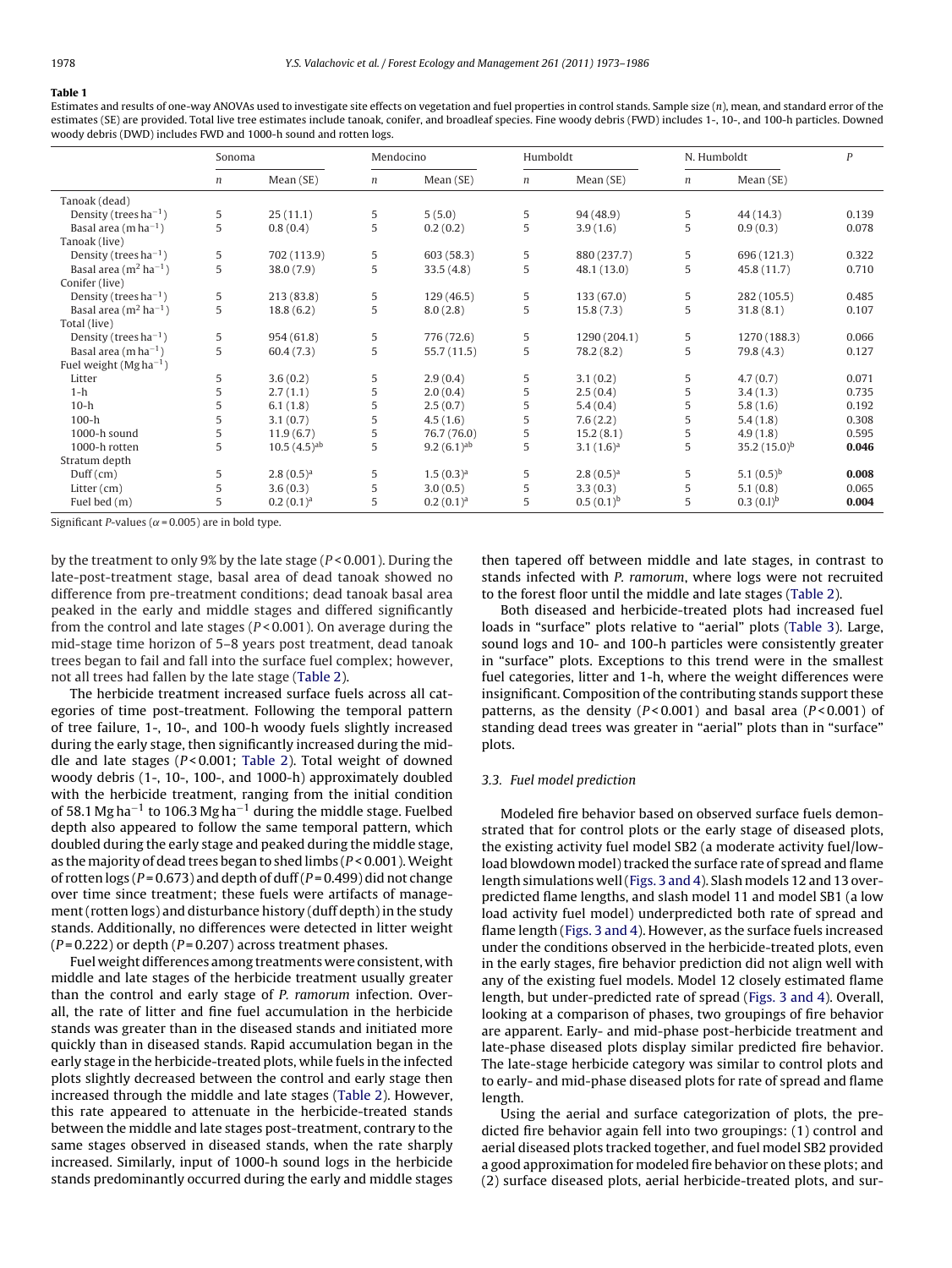# <span id="page-6-0"></span>**Table 2**

Temporal effects of Phytophthora ramorum infestation and herbicide treatment on vegetation and fuel properties in northern Coast Range Douglas-fir-tanoak stands. Temporal categories based on years since initial infection (early-phase: 2-5; mid-phase: 5-8; late-phase: 8-12). Sample size (n), mean, and standard error of the estimates (SE) are provided. Total live and dead tree estimates include tanoak, conifer, and broadleaf species. Fine wo debris (FWD) includes 1-, 10-, and 100-h particles.

| Infested (sudden oak death) plots     |         |                         |                  |                 |     |                          |      |                  | Herbicide-treated plots |                  |                         |                  |                   |                  |                           |                  |                          |              |
|---------------------------------------|---------|-------------------------|------------------|-----------------|-----|--------------------------|------|------------------|-------------------------|------------------|-------------------------|------------------|-------------------|------------------|---------------------------|------------------|--------------------------|--------------|
|                                       | Control |                         | Early            |                 | Mid |                          | Late |                  |                         |                  | Control                 |                  | Early             |                  | Mid                       |                  |                          | $\mathbf{D}$ |
|                                       | n       | Mean (SE)               | $\boldsymbol{n}$ | Mean (SE)       |     | Mean (SE)                |      | Mean (SE)        | P                       | $\boldsymbol{n}$ | Mean (SE)               | $\boldsymbol{n}$ | Mean (SE)         | $\boldsymbol{n}$ | Mean (SE)                 | $\boldsymbol{n}$ | Mean (SE)                |              |
| Tanoak (live)                         |         |                         |                  |                 |     |                          |      |                  |                         |                  |                         |                  |                   |                  |                           |                  |                          |              |
| Density (trees ha <sup>-1</sup> )     | 20      | 788 (75.6) <sup>a</sup> | 15               | $203(31.4)^{b}$ |     | $89(60.8)^b$             | 5    | $40(24.2)^{b}$   | < 0.00120               |                  | 788 (75.6) <sup>a</sup> | 20               | $30(10.9)^{b}$    | 20               | 53 $(12.6)^{b}$           | 20               | $37(13.1)^b$             | $0.001$      |
| Basal area ( $m2$ ha <sup>-1</sup> )  | 20      | $41.3(4.7)^a$           | 15               | $15.4(4.5)^{b}$ |     | 7.8 $(4.8)^{b}$          | 5    | $1.1(0.8)^{b}$   | <0.00120                |                  | 41.3 $(4.7)^a$          | 20               | $3.5(1.7)^{b}$    | 20               | $6.5(2.5)^{b}$            | 20               | $3.1(1.5)^{b}$           | $0.001$      |
| Tanoak (dead)                         |         |                         |                  |                 |     |                          |      |                  |                         |                  |                         |                  |                   |                  |                           |                  |                          |              |
| Density (trees ha <sup>-1</sup> )     | 20      | $42(14.3)^a$            | 15               | $114(25.7)^{b}$ |     | $64(18.5)$ <sup>ab</sup> | 5    | $84(12.6)^{ab}$  | $0.017$ 20              |                  | $42(14.3)$ <sup>a</sup> | 20               | $515(60.0)^{b}$   | 20               | $397(87.7)^{b}$           | 20               | $98(24.0)^a$             | < 0.001      |
| Basal area ( $m2$ ha <sup>-1</sup>    | 20      | $1.4(0.5)^a$            | 15               | $10.7(3.3)^{b}$ |     | $4.5(1.7)^{ab}$          | 5    | $6.5(2.9)^{ab}$  | $0.001$ 20              |                  | $1.4(0.5)^a$            | 20               | $(27.5(3.8)^{b})$ | 20               | $18.5(2.5)^{b}$           | 20               | $5.5(1.3)^a$             | $0.001$      |
| Fuel weight ( $Mg$ ha <sup>-1</sup> ) |         |                         |                  |                 |     |                          |      |                  |                         |                  |                         |                  |                   |                  |                           |                  |                          |              |
| Litter                                | 20      | 3.6(0.2) <sup>ab</sup>  | 15               | $3.1(0.2)^a$    | 5.  | $3.6(0.4)$ <sup>ab</sup> | 5    | $(4.7(0.4)^{b})$ | 0.046 20                |                  | 3.6(0.2)                | 20               | 3.6(0.4)          | 20               | 3.8(0.7)                  | 20               | 2.9(0.4)                 | 0.222        |
| 1-h                                   | 20      | 2.7(0.4)                | 15               | 2.5(0.4)        |     | 1.8(0.7)                 |      | 2.9(0.7)         | 0.715 20                |                  | $2.7(0.4)^a$            | 20               | $3.1(0.4)^{ab}$   | 20               | 4.3 $(0.4)$ <sup>bc</sup> | 20               | $4.7(0.7)^c$             | 0.018        |
| $10-h$                                | 20      | 4.9(0.7)                | 15               | 4.0(0.9)        |     | 4.3(1.6)                 |      | 6.3(1.8)         | 0.407                   | -20              | $4.9(0.7)^a$            | 20               | $5.4(0.7)^{ab}$   | 20               | $8.5(0.9)^{bc}$           | 20               | $9.9(1.3)^c$             | 0.001        |
| $100-h$                               | 20      | 5.2(0.9)                | 15               | 2.9(0.9)        |     | 4.5(1.6)                 |      | 8.1(2.5)         | 0.065 20                |                  | $5.2(0.9)^a$            | 20               | $(6.3(0.9)^a$     | 20               | $11.2(1.3)^{b}$           | 20               | $13.0(2.0)^{b}$          | $0.001$      |
| 1000-h sound                          | 20      | 27.1(18.8)              | 15               | 15.0(7.8)       |     | 11.7(8.5)                | 5    | 19.3(4.0)        | 0.166 20                |                  | $27.1(18.8)^a$          | 20               | $61.9(13.9)^{al}$ | 20               | $52.7(17.9)^{b}$          | 20               | $51.6(16.1)^t$           | 0.013        |
| 1000-h rotten                         | 20      | 14.6(4.7)               | 15               | 12.3(4.5)       |     | 7.4(2.9)                 | 5    | 1.6(0.9)         | 0.336 20                |                  | 14.6(4.7)               | 20               | 16.1(6.1)         | 20               | 25.8(11.7)                | 20               | 14.6(7.4)                | 0.673        |
| Stratum depth                         |         |                         |                  |                 |     |                          |      |                  |                         |                  |                         |                  |                   |                  |                           |                  |                          |              |
| $Duff$ (cm)                           | 20      | 3.0(0.3)                | 15               | 2.0(0.5)        |     | 2.3(0.3)                 | 5    | 3.0(0.8)         | 0.119 20                |                  | 3.0(0.3)                | 20               | 2.5(0.3)          | 20               | 3.0(0.3)                  | 20               | 2.8(0.3)                 | 0.499        |
| Litter (cm)                           | 20      | $3.8(0.3)^{ab}$         | 15               | $(0.3)^a$       |     | $3.8(0.5)^{ab}$          |      | $4.8(0.5)^{b}$   | 0.038 20                |                  | 3.8(0.3)                | 20               | 3.8(0.5)          | 20               | 4.1(0.8)                  | 20               | 3.0(0.5)                 | 0.207        |
| Fuel bed (m)                          | 20      | $(0.3)(0.0)^{ab}$       | 15               | $0.2(0.1)^a$    |     | $0.3(0.1)^{ab}$          |      | $0.6(0.2)^{b}$   | $0.012$ 20              |                  | $(0.3)(0.0)^a$          | 20               | $0.6(0.1)^{bc}$   | 20               | $0.8(0.1)^c$              | 20               | $0.5(0.1)$ <sup>ab</sup> | $0.001$      |

Significant P-values ( $\alpha$  = 0.05) are in bold type.

Kruskal-Wallis nonparametric ANOVA used; no significant Bonferroni differences found during multiple comparisons test; different groupings based on standard Dunn's test ([Zar,](#page-13-0) [1999\).](#page-13-0)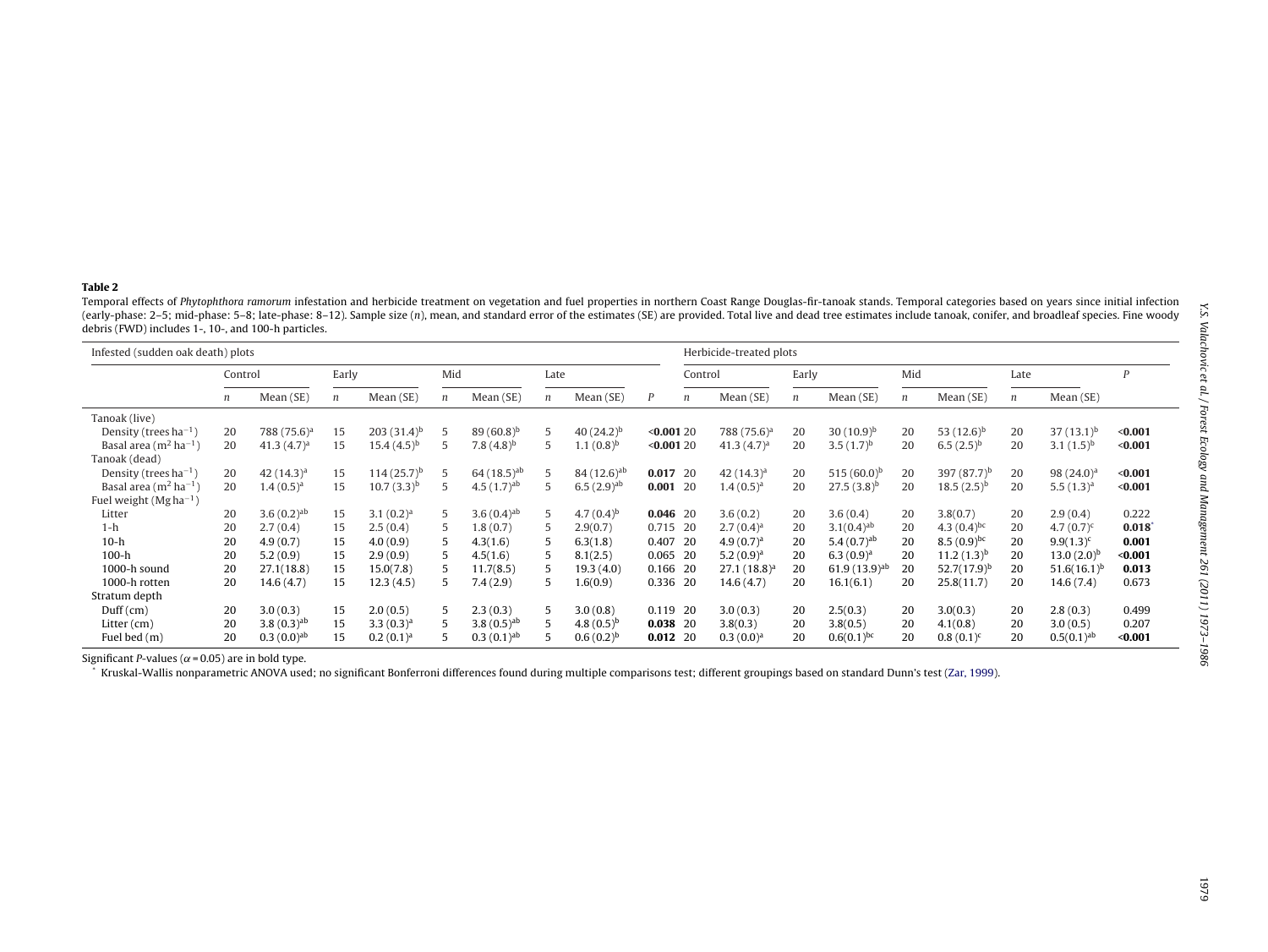<span id="page-7-0"></span>

|                                       | Control |                          | SOD (aerial)     |                           | SOD (surface)    |                          |                  | Herbicide (aerial)        | Herbicide (surface) |                  | P       |
|---------------------------------------|---------|--------------------------|------------------|---------------------------|------------------|--------------------------|------------------|---------------------------|---------------------|------------------|---------|
|                                       | n       | Mean (SE)                | $\boldsymbol{n}$ | Mean (SE)                 | $\boldsymbol{n}$ | Mean (SE)                | $\boldsymbol{n}$ | Mean (SE)                 | $\mathfrak n$       | Mean (SE)        |         |
| Tanoak (live)                         |         |                          |                  |                           |                  |                          |                  |                           |                     |                  |         |
| Density (trees $ha^{-1}$ )            | 20      | 788 (75.6) <sup>a</sup>  | 14               | $196(36.3)^{b}$           | 11               | 85 $(29.9)^{bc}$         | 26               | $34(8.9)^c$               | 34                  | 44 $(10.4)^c$    | $0.001$ |
| Basal area $(m2 ha-1)$                | 20      | $41.3(4.7)$ <sup>a</sup> | 14               | 15.8 $(4.8)^{ab}$         | 11               | $5.0(2.2)^{b}$           | 26               | $3.4(1.3)^{b}$            | 34                  | 5.1 $(1.7)^{b}$  | $0.001$ |
| Tanoak (dead)                         |         |                          |                  |                           |                  |                          |                  |                           |                     |                  |         |
| Density (trees ha <sup>-1</sup> )     | 20      | $42(14.3)^a$             | 14               | $115(26.9)^{ac}$          | 11               | $76(12.1)^{ac}$          | 26               | 504 $(70.4)^{b}$          | 34                  | $209(40.5)^c$    | $0.001$ |
| Basal area ( $m2$ ha <sup>-1</sup> )  | 20      | $1.4(0.5)^{a}$           | 14               | $12.0(3.4)$ <sup>bc</sup> | 11               | $4.2(1.0)^{ab}$          | 26               | $25.0(3.1)^c$             | 34                  | $11.2(2.0)^{b}$  | $0.001$ |
| Fuel weight ( $Mg$ ha <sup>-1</sup> ) |         |                          |                  |                           |                  |                          |                  |                           |                     |                  |         |
| Litter                                | 20      | 3.6(0.2)                 | 14               | 3.4(0.2)                  | 11               | 3.8(0.2)                 | 26               | 3.8(0.4)                  | 34                  | 3.1(0.4)         | 0.173   |
| $1-h$                                 | 20      | $2.7(0.4)^{a}$           | 14               | $2.5(0.4)^{a}$            | 11               | $2.5(0.4)^{a}$           | 26               | 3.8 $(0.4)$ <sup>ab</sup> | 34                  | 4.3 $(0.4)^{b}$  | 0.026   |
| $10-h$                                | 20      | $4.9(0.7)^a$             | 14               | $(4.0(0.9)$ <sup>a</sup>  | 11               | $5.2(1.1)$ <sup>ab</sup> | 26               | 6.1 $(0.7)^a$             | 34                  | $(9.4(0.9)^{b})$ | $0.001$ |
| $100-h$                               | 20      | $5.2(0.9)^a$             | 14               | $3.1(0.9)^a$              | 11               | $5.8(1.3)^a$             | 26               | 7.2 (1.1) <sup>a</sup>    | 34                  | $12.3(1.3)^{b}$  | $0.001$ |
| 1000-h sound                          | 20      | $27.1(18.8)^a$           | 14               | $15.7(8.3)^{a}$           | 11               | $14.6(4.3)^{ab}$         | 26               | 22.4(6.1) <sup>ab</sup>   | 34                  | $65.9(14.8)^{b}$ | $0.001$ |
| 1000-h rotten                         | 20      | 14.6(4.7)                | 14               | 11.4(4.7)                 | 11               | 6.3(2.5)                 | 26               | 24.2(9.6)                 | 34                  | 15.0(4.9)        | 0.887   |
| Stratum depth                         |         |                          |                  |                           |                  |                          |                  |                           |                     |                  |         |
| $Duff$ (cm)                           | 20      | 3.0(0.3)                 | 14               | 2.0(0.3)                  | 11               | 2.8(0.5)                 | 26               | 2.8(0.3)                  | 34                  | 2.5(0.3)         | 0.173   |
| Litter $(cm)$                         | 20      | 3.8(0.3)                 | 14               | 3.6(0.3)                  | 11               | 3.8(0.3)                 | 26               | 3.8(0.5)                  | 34                  | 3.3(0.5)         | 0.156   |
| Fuel bed (m)                          | 20      | $(0.3)(0.0)^a$           | 14               | $0.2(0.1)^a$              | 11               | 0.5(0.1) <sup>ab</sup>   | 26               | $0.5(0.1)^{b}$            | 34                  | $0.7(0.1)^{b}$   | $0.001$ |

Significant Kruskal-Wallis ANOVA; no significant Bonferroni differences found during multiple comparison test; different groupings based on standard Dunn's test.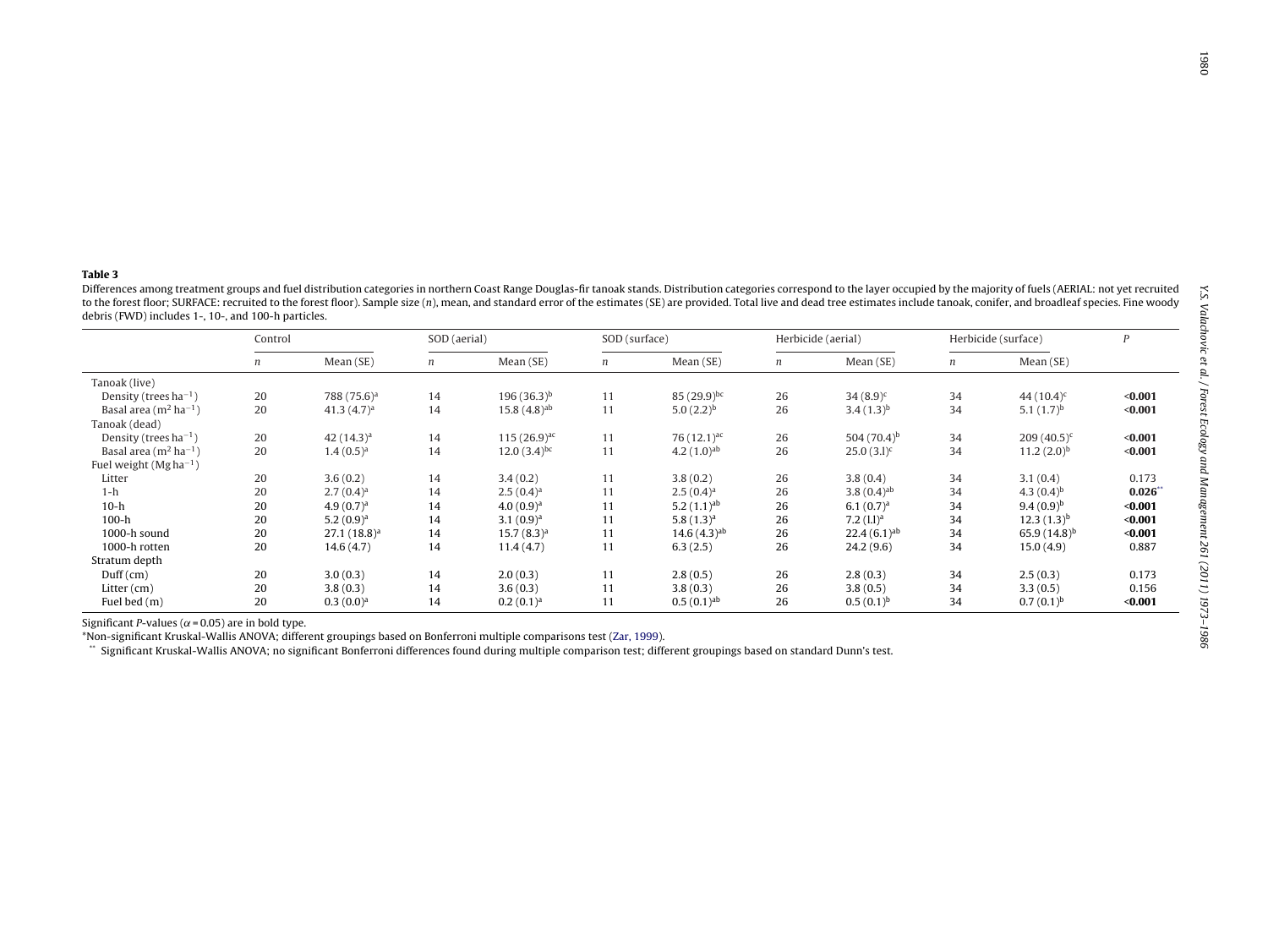<span id="page-8-0"></span>

**Fig. 3.** Comparison of predicted surface rate of spread to existing and custom fuel models by condition/time category.



**Fig. 4.** Comparison of predicted flame length to existing and custom fuel models by condition/time category.

face herbicide-treated plots tracked together and were predicted to produce much higher rates of spread and flame length; however, no standard fuel model fit these conditions (Figs. 5 and 6).

### 3.4. Fire suppression operations safety analysis

Whereas the comparisons with existing fuel models employed a range of fuel moistures and assumed a constant wind speed, the safety analysis for fire suppression operations investigated a variety of wind speed scenarios using constant fuel moistures. For both rate of spread and flame length analyses, the stands with late-stage disease conditions and the mid- and late-stage herbicide-treated stands exceeded thresholds for direct attack or the production rates for a crew for almost all wind speeds ([Table 4\).](#page-9-0) At increasing wind speeds in the control conditions, Type 1 handcrews' capacities (at 6.44–8.05 km h<sup>-1</sup>) and production rates (at 3.22–8.05 km h<sup>-1</sup>) were exceeded as well.

The complexity of these results can best be observed in the analysis of aerial vs. surface fuels conditions [\(Table 5\).](#page-10-0) In this analysis, herbicide-treated stands with the majority of fuels found on the surface of the forest floor were found to exceed Type 1 handcrews' production rates with any wind speed. For both rate of spread and



**Fig. 5.** Comparison of predicted surface rate of spread to existing and custom fuel models by fuels distribution category.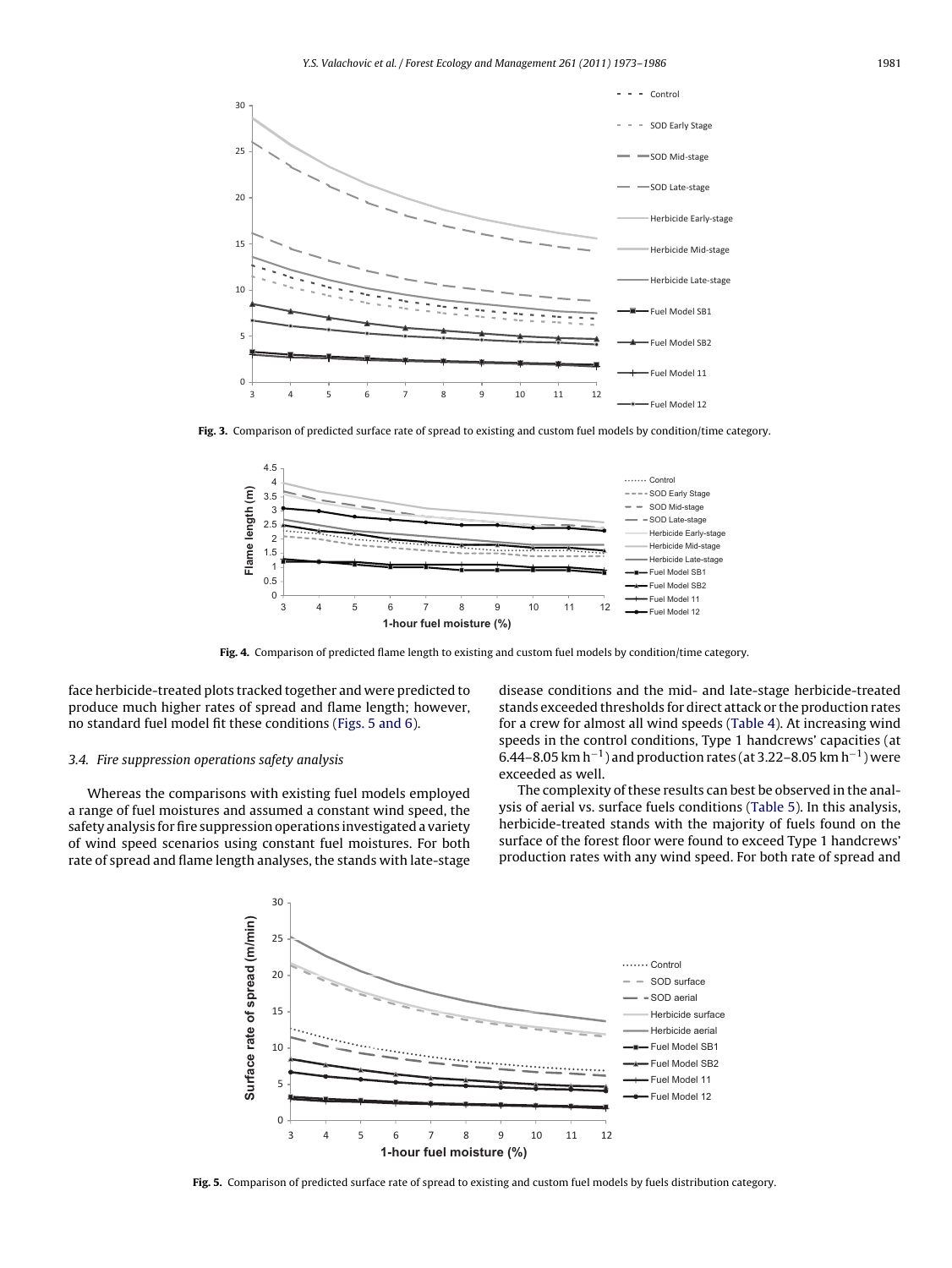<span id="page-9-0"></span>

**Fig. 6.** Comparison of predicted flame length to existing and custom fuel models by fuels distribution category.

flame length analyses, the stands with late-stage disease and the mid- and late-stage post-herbicide treatments exceeded thresholds for direct attack or the production rates for a crew for almost all wind speeds. Increasing wind speeds in the control conditions also exceeded Type 1 handcrews' capacities (at  $6.44-8.05$  km h<sup>-1</sup>) and production rates (at 3.22–8.05 km h<sup>-1</sup>). Under most of the conditions analyzed, predicted flame lengths would warrant suppression activities by engines and/or bulldozers rather than by handcrews.

# **4. Discussion**

# 4.1. Surface fuel recruitment after pathogen-caused disturbance

The contributions of tree pathogens to fuel complexes have received relatively little study, aside from[Dickman and Cook \(1989\)](#page-12-0) and [Fields \(2003\), e](#page-12-0)xamining the effects of root diseases on fuels;

[Hoffman et al. \(2007\),](#page-12-0) examining the effects of dwarf mistletoes; and the studies reviewed in [Parker et al. \(2006\),](#page-12-0) which touch on the subject of fuels changes with relation to a diverse group of pathogens, including decays, root diseases, and dwarf mistletoes. More attention has recently been paid to the effects of bark beetle outbreaks on fuel dynamics and potential fire behavior ([Simard](#page-13-0) [et al., in press\).](#page-13-0) Like sudden oak death but at a larger scale, these outbreaks have touched off intense community concern across large areas of the western United States and Canada [\(McFarlane et al.,](#page-12-0) [2006; Flint et al., 2009\).](#page-12-0) In some ways, the cyclical, long-term nature of some of these epidemics resembles that of P. ramorum. The most recent reviews and studies disagree on whether bark beetle attacks elevate fine fuels ( $\leq$ 7.62 cm diameter) to a level that exacerbates surface fire behavior [\(Page and Jenkins, 2007; Jenkins et al., 2008;](#page-12-0) [Klutsch et al., 2009; Simard et al., in press\).](#page-12-0) There is still general disagreement on the relative importance of fuels and weather in

### **Table 4**

Predicted rates of spread and flame lengths by condition/time category under a variety of mid-flame wind speeds. Shown in white: rate of spread OR flame length enabling attack by a Type I handcrew. Shown in gray: rate of spread requiring two Type I handcrews, one to catch each fire flank, OR flame lengths between 1.2 and 2.4 m, enabling attack with fire engines and bulldozers. Shown in black: rate of spread which exceeds the production rate for a Type I handcrew OR flame lengths ≥2.4 m, exceeding crew capability for direct attack.

| <b>Treatment</b> | Litter +<br><b>FWD</b> | Fuel<br><b>Bed</b><br>Depth |                        |     |                              |      |      |      |  |  |  |  |  |
|------------------|------------------------|-----------------------------|------------------------|-----|------------------------------|------|------|------|--|--|--|--|--|
| <b>Condition</b> | (Mg/ha)                | (m)                         | Rate of Spread (m/min) |     |                              |      |      |      |  |  |  |  |  |
|                  |                        |                             |                        |     | Mid Flame Wind Speed (km/hr) |      |      |      |  |  |  |  |  |
|                  |                        |                             | $\overline{0}$         | 1.6 | 3.2                          | 4.8  | 6.4  | 8    |  |  |  |  |  |
| SOD E            | 12.6                   | 0.2                         | 2.6                    | 3.0 | 3.9                          | 5.1  | 6.7  | 8.6  |  |  |  |  |  |
| SOD M            | 14.3                   | 0.3                         | 3.6                    | 4.2 | 5.4                          | 7.2  | 9.4  | 12.1 |  |  |  |  |  |
| Control          | 16.4                   | 0.3                         | 2.8                    | 3.3 | 4.3                          | 5.6  | 7.4  | 9.5  |  |  |  |  |  |
| Herb E           | 18.2                   | 0.6                         | 6.3                    | 7.3 | 9.5                          | 12.7 | 16.7 | 21.5 |  |  |  |  |  |
| $\text{SOD\_L}$  | 21.7                   | 0.6                         | 5.8                    | 6.7 | 8.7                          | 11.6 | 15.2 | 19.5 |  |  |  |  |  |
| Herb M           | 27.8                   | 0.8                         | 6.4                    | 7.4 | 9.6                          | 12.8 | 16.8 | 21.5 |  |  |  |  |  |
| Herb L           | 30.7                   | 0.5                         | 3.1                    | 3.6 | 4.7                          | 6.2  | 8.1  | 10.3 |  |  |  |  |  |
|                  |                        |                             |                        |     | Flame Length (m)             |      |      |      |  |  |  |  |  |
|                  |                        |                             |                        |     | Mid Flame Wind Speed (km/hr) |      |      |      |  |  |  |  |  |
|                  |                        |                             | $\Omega$               | 1.6 | 3.2                          | 4.8  | 6.4  | 8    |  |  |  |  |  |
| SOD E            | 12.6                   | 0.2                         | 1.0                    | 1.0 | 1.2                          | 1.3  | 1.5  | 1.7  |  |  |  |  |  |
| SOD M            | 14.3                   | 0.3                         | 1.2                    | 1.2 | 1.4                          | 1.6  | 1.8  | 2.0  |  |  |  |  |  |
| Control          | 16.4                   | 0.3                         | 1.1                    | 1.2 | 1.3                          | 1.5  | 1.7  | 1.9  |  |  |  |  |  |
| Herb E           | 18.2                   | 0.6                         | 1.6                    | 1.8 | 2.0                          | 2.3  | 2.6  | 2.9  |  |  |  |  |  |
| SOD L            | 21.7                   | $0.6^{\circ}$               | 1.7                    | 1.8 | 2.1                          | 2.3  | 2.7  | 3.0  |  |  |  |  |  |

Herb M 27.8 0.8 1.9 2.0 2.3 2.6 2.9 3.3 Herb L  $30.7$   $0.5$   $1.2$   $1.3$   $1.5$   $1.7$   $2.0$   $2.2$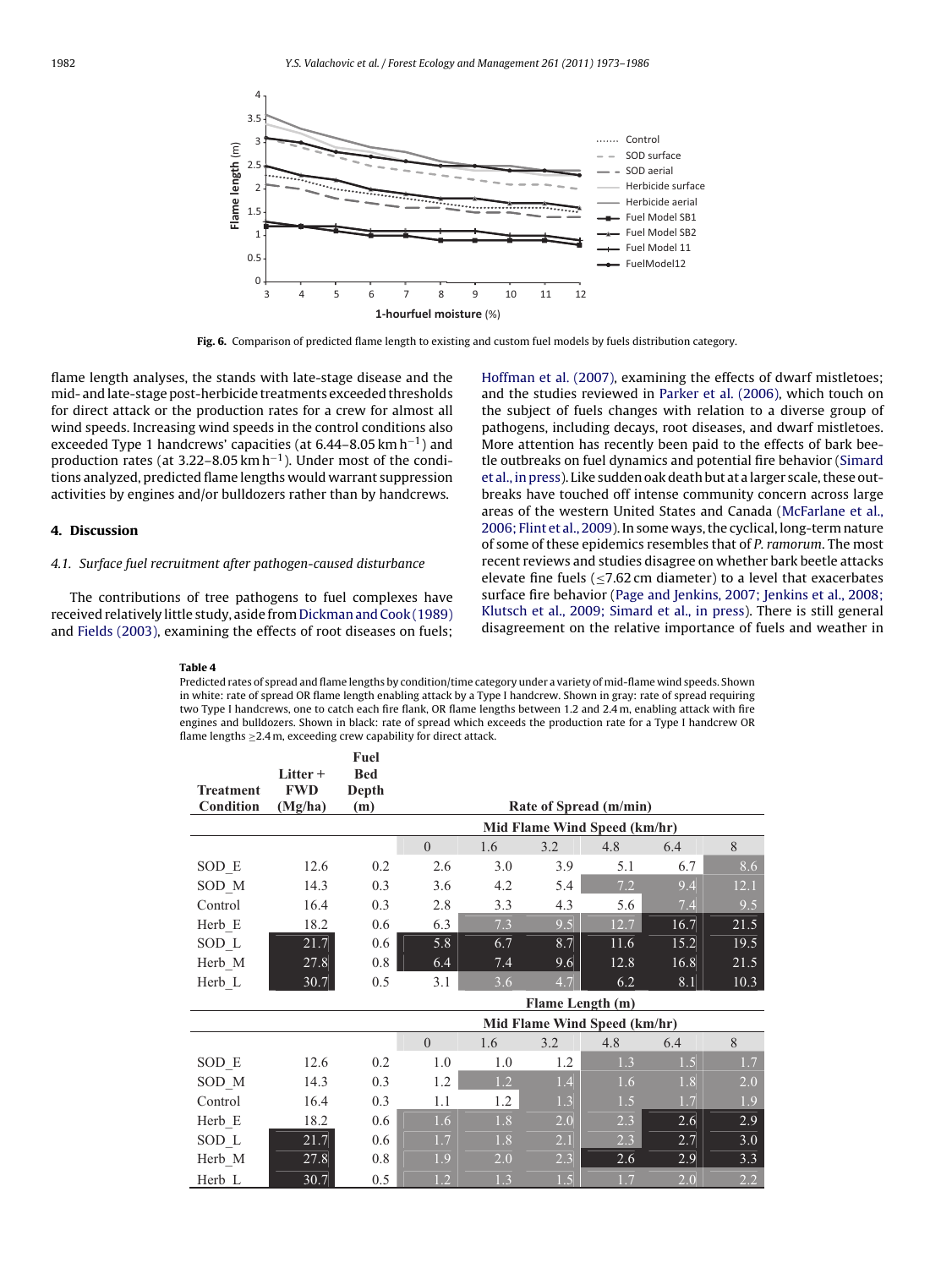## <span id="page-10-0"></span>**Table 5**

Predicted rates of spread and flame lengths by fuels distribution category under a variety of mid-flame wind speeds. Shown in white: rate of spread OR flame length enabling attack by a Type I handcrew. Shown in gray: rate of spread requiring two Type I handcrews, one to catch each fire flank, OR flame lengths between 1.2 and 2.4 m, enabling attack with fire engines and bulldozers. Shown in black: rate of spread which exceeds the production rate for a Type I handcrew OR flame lengths  $\geq$ 2.4 m, exceeding crew capability for direct attack.

| <b>Treatment</b><br><b>Condition</b> | $Litter + FWD$<br>(Mg/ha) | Fuel<br><b>Bed</b><br>Depth<br>(m) |                              |                              | Rate of Spread (m/min) |      |                         |                |  |  |  |  |  |
|--------------------------------------|---------------------------|------------------------------------|------------------------------|------------------------------|------------------------|------|-------------------------|----------------|--|--|--|--|--|
|                                      |                           |                                    | Mid Flame Wind Speed (km/hr) |                              |                        |      |                         |                |  |  |  |  |  |
|                                      |                           |                                    | $\mathbf{0}$                 | $\mathbf{1}$                 | $\mathbf{2}$           | 3    | $\overline{\mathbf{4}}$ | $\overline{5}$ |  |  |  |  |  |
| <b>AERIAL SOD</b>                    | 12.8                      | 0.2                                | 2.6                          | 3.0                          | 3.8                    | 5.1  | 6.7                     | 8.5            |  |  |  |  |  |
| <b>CONTROL</b>                       | 16.4                      | 0.3                                | 2.8                          | 3.3                          | 4.3                    | 5.6  | 7.4                     | 9.5            |  |  |  |  |  |
| <b>SURFACE SOD</b>                   | 17.3                      | 0.5                                | 4.7                          | 5.5                          | 7.1                    | 9.5  | 12.4                    | 16.0           |  |  |  |  |  |
| <b>AERIAL HERB</b>                   | 20.6                      | 0.5                                | 5.6                          | 6.5                          | 8.4                    | 11.2 | 14.7                    | 18.9           |  |  |  |  |  |
| <b>SURFACE HERB</b>                  | 29.4                      | 0.7                                | 4.9                          | 5.7                          | 7.4                    | 9.8  | 12.8                    | 16.4           |  |  |  |  |  |
|                                      |                           |                                    |                              |                              | Flame Length (m)       |      |                         |                |  |  |  |  |  |
|                                      |                           |                                    |                              | Mid Flame Wind Speed (km/hr) |                        |      |                         |                |  |  |  |  |  |
|                                      |                           |                                    | $\mathbf{0}$                 | $\mathbf{1}$                 | $\overline{2}$         | 3    | $\overline{\mathbf{4}}$ | $\overline{5}$ |  |  |  |  |  |
| <b>AERIAL SOD</b>                    | 12.8                      | 0.2                                | 1.0                          | 1.1                          | 1.2                    | 1.4  | 1.5                     | 1.7            |  |  |  |  |  |
| <b>CONTROL</b>                       | 16.4                      | 0.3                                | 1.1                          | 1.2                          | 1.3                    | 1.5  | 1.7                     | 1.9            |  |  |  |  |  |
| <b>SURFACE SOD</b>                   | 17.3                      | 0.5                                | 1.4                          | 1.5                          | 1.7                    | 2.0  | 2.2                     | 2.5            |  |  |  |  |  |
| <b>AERIAL HERB</b>                   | 20.6                      | 0.5                                | 1.6                          | 1.8                          | 2.0                    | 2.3  | 2.6                     | 2.9            |  |  |  |  |  |
| <b>SURFACE HERB</b>                  | 29.4                      | 0.7                                | 1.6                          | 1.7                          | 1.9                    | 2.2  | 2.5                     | 2.8            |  |  |  |  |  |

driving surface fire behavior, the transition from surface to crown fire, and the movement of crown fire through the forest canopy. If any area of agreement between these studies exists (and earlier studies involving spruce budworm also bear this out), it is that the effects of the epidemics on fuels play out over long time scales, as killed trees fall, leading to continuous inputs of coarse fuels and decreasing the vegetative sheltering that moderates local winds ([Stocks, 1987; Page and Jenkins, 2007; Klutsch et al., 2009; Simard](#page-13-0) [et al., in press\).](#page-13-0) After the period of time when dead needles remain in tree crowns post-bark beetle outbreak, most of these studies point to a general trajectory in affected stands that most likely involves surface fire exclusively for some period of time, followed by a gradual resurgence of torching and crown fire hazard as regeneration provides ladder fuels and canopy bulk density regains its former levels.

Though these bark beetle studies may apply in broad outline to coastal forests with large hardwood components, broadleaf tree crowns have different properties and hardwoods fall and decay at different rates from conifers, so specific timelines are likely to differ. Two recent studies have approached questions specifically related to fuels and P. ramorum. [Kuljian and Varner \(2010\)](#page-12-0) documented critically low foliar moisture content in tanoak leaves remaining on tree crowns after the pathogen kills the tree. This has implications for possible crown fire initiation and spread during the post-mortalitymarcescent phase when the trees retain dead leaves. [Metz et al. \(2010\)](#page-12-0) evaluated fire severity in Big Sur forests that were infested by P. ramorum for varying lengths of time previous to the Basin Complex fires. Overall, [Metz et al. \(2010\)](#page-12-0) found that patterns of burn severity did not vary between infested and uninfested areas. Recently infested areas with dead trees exhibited greater overstory burn severity than older infested areas—supporting the suggestion of [Kuljian and Varner \(2010\)](#page-12-0) concerning exacerbated crown fire behavior in infested stands—whereas older infested areas with more downed woody logs exhibited greater soil burn severity than recently infested areas. Like the bark beetle studies, these point to the importance of considering what stage a given epidemic is in, and the trajectory of epidemic effects over a long time horizon, when seeking to understand the epidemic's effect on fuels dynamics.

Douglas-fir-tanoak forests affected by sudden oak death may differ from conifer-dominated forests affected by bark beetles in the trajectory of ladder fuels development. Tanoak is well-known as a strong early competitor of Douglas-fir on recently cleared sites or in canopy gaps, usually outcompeting the conifers quickly [\(Tappeiner et al., 1992\).](#page-13-0) Such sites typically require decades for Douglas-fir to overtop the broadleaf trees and regain site dominance [\(Radosevich et al., 1976; Tappeiner et al., 1992; Harrington](#page-12-0) [and Pabst, 1994\),](#page-12-0) thus the rationale for herbicide use to control competition on sites intensively managed for Douglas-fir production. It is conceivable that in stands containing a heavy broadleaf component, the observed trajectory described above (from early crown fire hazard during leaf retention, to surface fire behavior while dead trees are breaking down and falling, to slowly increasing crown fire hazard while ladder fuels develop and the canopy increases in bulk density) may be accelerated relative to that in the bark beetle-affected stands. These fuel dynamics depend on several factors, including inoculum pressure on the resprouting tanoaks and tanoak seedlings, ages and densities of existing conifers on the site, and the competitive silvics of other onsite broadleaf trees and shrubs. If dominant Douglas-fir trees already exist they will likely capture more resources, controlling understory and ladder fuel development, and the trajectory of ladder fuels development will likely be different—as it also will if dense cohorts of Douglas-fir seedlings exist ready to capture the site. Clearly, more research on post-disease stand [\(Waring and O'Hara, 2005\) a](#page-13-0)nd fuel ([Kuljian and](#page-12-0) [Varner, 2010\)](#page-12-0) dynamics should be pursued.

Discussions with land managers prior to the onset of this study revealed a widely held belief that hardwood surface fuels in this forest type, especially tanoak fuels, do not constitute a major concern, because it is assumed that these fuels decompose quickly on the forest floor. In these discussions, land managers usually reported that they expected to see many tanoak fuels down on the forest floor quickly and at a very advanced stage of decay within 3–5 years of falling (see, for example, anecdotal evidence in [Sonoma](#page-13-0)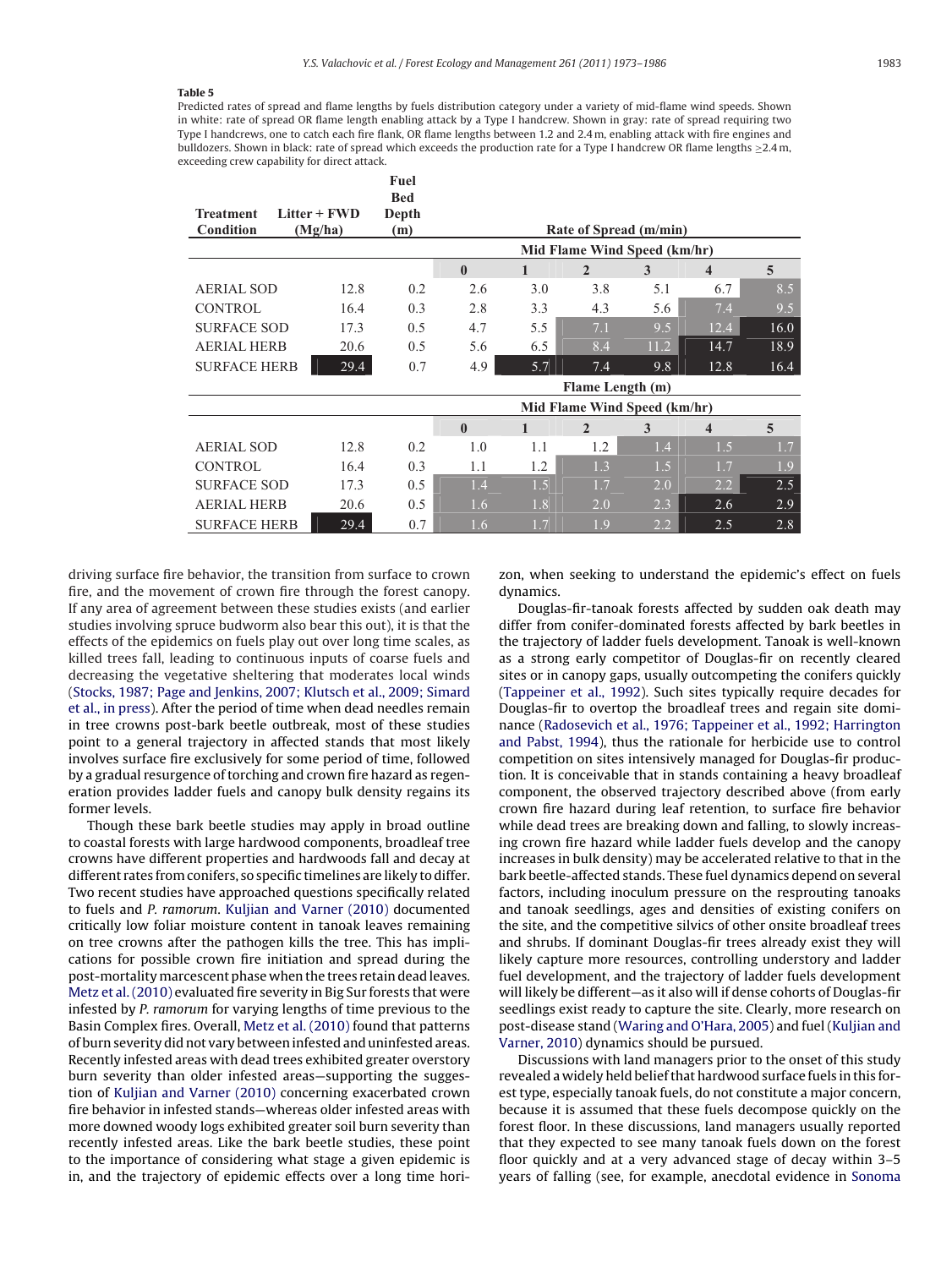[County Permit and Resource Management Department, 2008\).](#page-13-0) Our results do not fully support this view, as trees failed and fell at widely varying intervals across our network of plots, in some places contributing a more continuous supply of surface fuels, including sound large-diameter fuels, than anticipated over at least a span of 5–8 years. Like the recent bark beetle studies, this study demonstrated that the changes in fuels brought about by insect or disease epidemics often manifest themselves over a long time horizon. The coarse woody fuels contributed by falling dead trees in those situations are more decay-resistant and will likely persist longer than tanoak fuels; nevertheless, coarse tanoak fuels do not appear to break down as quickly as conventional wisdom suggests. When considering the effects of P. ramorum infection, the magnitude of surface fuel accumulations and changes to potential fire behavior may partly depend on whether the cycle of wet springs supporting major outbreaks and killing large numbers of trees outstrips the cycle of decay.

# 4.2. Herbicide-treated units as a surrogate for sudden oak death

Growing interest in the potential impacts of sudden oak death has led to standing community concerns and interest in evaluating the potential risk this disease poses for Californians. One challenge to addressing this concern has been the limited number of fires that have burned in diseased areas (i.e., Big Sur in 2008) and limited studies of prescribed fire in diseased stands (K. Julin, Marin County Fire Department, personal communication, May 2006). Furthermore, P. ramorum-linked mortality has been temporally and spatially limited in California, although it is expected to increase exponentially in the future [\(Meentemeyer, 2009\).](#page-12-0)

To explore landscape-level impacts of the disease given these limitations, stands where herbicides were used to reduce tanoak dominance were evaluated for suitability as a surrogate for disease effects. While the effects of these two treatments share much in common (i.e., species-specific mortality of tanoak) they also differ in rate of mortality, assumed rate of decomposition and spatial extent. Furthermore, P. ramorum's wave-like spread in response to annual/multi-annual fluctuations in climate stands in stark contrast to herbicide treatment, which by practice generally involves treatment of all tanoak trees at one time. Herbicide conditions can, however, be thought of as an extreme example of the disease's potential impacts, since in 2010, P. ramorum invasion of California forests still rests near the bottom of the growth curve typical of plant disease epidemic dynamics [\(Meentemeyer](#page-12-0) [et al., 2009\).](#page-12-0) In this study we found that late-stage diseased and mid- and late-stage post-herbicide treatment conditions produced surface fuel loadings above those in the untreated stands used as a control. Herbicide-treated stands, while limited in extent on the landscape, do have the most surface fuels observed relative to the control stands. If we take them as representative of the extreme potential for the disease, this implies that given the right climatic conditions, P. ramorum could substantially increase surface fuels and challenge firefighter response in this region.

The implications of this finding range beyond the ecological impacts of wildfire in this region to encompass social, safety, and economic factors. It is apparent not only from this study, but also from recent work [\(Kuljian and Varner, 2010; Metz et al., 2010\),](#page-12-0) that the influence of P. ramorum upon surface and aerial fuel loadings, potential fire behavior, and fire severity depends heavily upon the stage (and perhaps the spatial extent) of disease progression. However, even in areas where the stage is such that potential fire severity is low, the fuels present may cause surface fire behavior that triggers local tactical suppression decisions with repercussions for area landowners and the larger suppression strategy. It is beyond the scope of this paper to speculate about the positive

or negative consequences of such choices, but the choice of attack strategy can affect the resources required for suppression, firefighter safety concerns, and the amount of landscape ultimately burned, among other considerations.

While herbicide treatments temporarily elevate surface fuels, these treatments are limited in area on the landscape, are generally associated with other forest management activities, and, provided that roads remain accessible, generally facilitate rapid firefighter response. Furthermore, decomposition will reduce these single-pulse-driven surface fuels over time. This is in contrast to P. ramorum, which will continue to contribute fuels over the long term, serving as a chronic wider-scale forest health hazard that will likely predispose these stands to future wildfire or other cascading ecological issues [\(Rizzo et al., 2005\).](#page-12-0)

# 4.3. Using fuel models for fire behavior prediction

While no existing fuel model perfectly approximated the conditions observed in this study, the slash models were the closest fit with a wide degree of variability. On the Basin Complex in Big Sur, slash model 11 or 12 was used by fire behavior analysts to approximate surface fuel conditions on the ground [\(Lee et al., 2010\).](#page-12-0) Our data corroborate the challenges posed by P. ramorum for fire behavior modeling used to determine appropriate suppression response, as well as the high degree of variability present in these stands prior to pathogen invasion. The control stands used in this study are approximated by the SB2 timber model, illustrating the fuels that these types of stands already contain (model SB2 includes a moderate level of activity fuels). These stands have received no fuel treatments or timber stand improvement activities since harvest 40–60 years ago. Our results illustrate the need for regional and landscape level fuel treatments in stands similar to the ones we observed, since the control stands already have moderate surface fuel accumulations and developed fuel ladders that may increase the difficulty of future fire suppression. Furthermore, our results suggest that P. ramorum will exacerbate these conditions. The need for fuel treatments in P. ramorum-affected areas will likely persist for decades in places where broadleaf trees regenerate in canopy gaps ([Tappeiner et al., 1992\),](#page-13-0) outcompeting conifers and providing dense ladder fuels.

Although perfect matches with existing fuel models are rarely possible, the categorical variable utilized in this study, which assesses whether the majority of fuels are found on the surface of the forest floor or still within the canopy (i.e., "surface" vs. "aerial" conditions), offers a reasonable technique for assessing hazards, predicting associated fire behavior, and determining appropriate firefighter resource response. One important advantage of this assessment is that it avoids the challenge of knowing the timeline since infection or treatment and the associated rates of mortality and treefall. While some predictable patterns were observed in the timeline associated with this study, there was variability in these rates, and some trees seemed to fall more as a function of wind exposure than time. Few firefighters will know the stand history of an area upon initial response, but a quick visual inspection will enable them to make the "aerial" or "surface" assignment relatively easily. Similar ocular estimation procedures have been used to assess ladder fuels [\(Menning and Stephens, 2007\) a](#page-12-0)nd those used in photo series approaches (e.g., [Maxwell and Ward, 1980; Fischer,](#page-12-0) [1981; Scott and Reinhardt, 2005\).](#page-12-0)

#### 4.4. Future research

Future research should address longer time horizons for both herbicide-treated and P. ramorum-infested stands and the interactions between elevated surface and aerial fuels as they influence potential fire behavior. For example, previous findings of elevated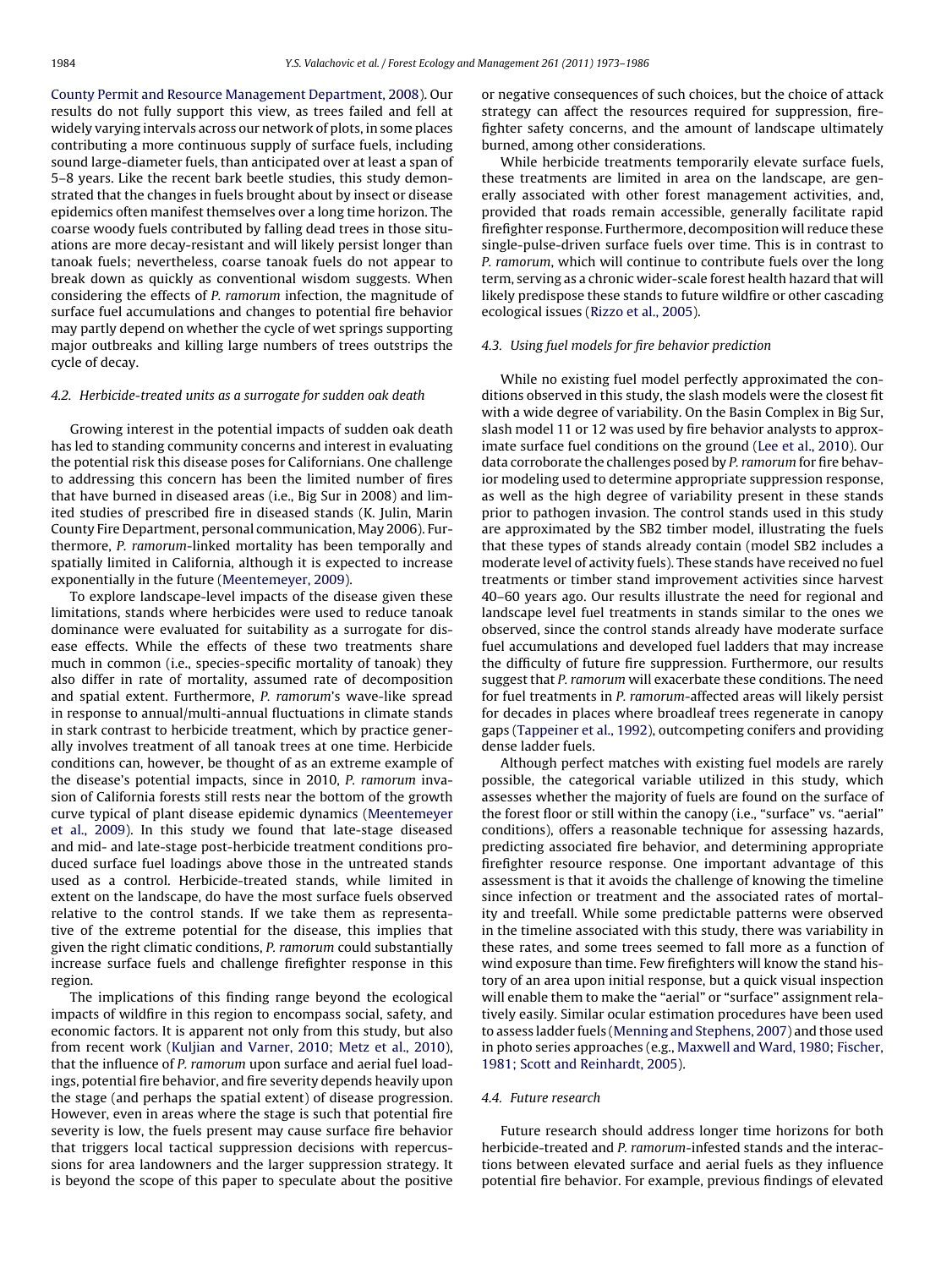<span id="page-12-0"></span>crown fire ignition hazard (Kuljian and Varner, 2010) in concert with the findings of elevated surface fire hazard here, when paired, may predict fire behavior and effects that deviate substantially from historic fire regimes. Results from Metz et al. (2010) support this speculation; empirical data should be sought to better calibrate these complex interactions. Ongoing modeling efforts that include both acute (marcescent phase) and longer-term (with increased surface woody fuels) time scales hold promise for the study of sudden oak death and other pathosystems. Additionally, similar research in other forest types—such as the dry broadleafdominated forest types in the central coast of California where other P. ramorum-susceptible trees such as coast live oak (Q. agrifolia Nee) and Shreve oak (Q. parvula var. shrevei (C.H. Muller) Nixon) are common—would yield an even better understanding of the possible changes to fire behavior and difficulties for effective fire suppression that may characterize the broadening range of P. ramorum in California in the future.

## **Acknowledgements**

This project was funded by the USDA Forest Service, Pacific Southwest Research Station. In addition, we gratefully acknowledge the following individuals for their assistance: S. Frankel, B. O'Neil, S. Murphy, and H. Kuljian. We thank the numerous private landowners and land managers who provided access to the study plots and logistical assistance, as well as California State Parks and Redwood National and State Parks.

# **References**

- Alexander, J., Lee, C.A., 2010. Lessons learned from a decade of sudden oak death in California: evaluating local management. Environ. Manage. 46, 315–328.
- Anderson, H.E., 1982. Aids to Determining Fuel Models for Estimating Fire Behavior. USDA Forest Service, Intermountain Forest and Range Experiment Station, Ogden, UT (INT-122).
- Andrews, P.L., Bevins, C.D., Seli, R.C., 2008. BehavePlus Fire Modeling System Version 4.0: User's Guide. USDA Forest Service, RockyMountain Research Station, Ogden, UT (RMRS-GTR-106WWW Revised).
- Andrews, P.L., Rothermel, R.C., 1982. Charts for Interpreting Wildland Fire Behavior Characteristics. USDA Forest Service, Intermountain Forest and Range Experiment Station, Ogden, UT (INT-131).
- Bolsinger, C.L., 1988. The Hardwoods of California's Timberlands, Woodlands, and Savannas. USDA Forest Service, Pacific Northwest Research Station, Portland, OR (PNW-RB-148).
- Brown, J.K., 1974. Handbook for Inventorying Downed Woody Material. USDA Forest Service, Intermountain Forest and Range Experiment Station, Ogden, UT (INT-GTR-16).
- Davidson, J.M., Patterson, H.A., Rizzo, D.M., 2008. Sources of inoculum for Phytophthora ramorum in a redwood forest. Phytopathology 98, 860–866.
- Dickman, A., Cook, S., 1989. Fire and fungus in a mountain hemlock forest. Can. J. Bot. 67, 2005–2016.
- DiTomaso, J.M., Kyser, G.B., Fredrickson, E.A., 2004. Control of black oak and tanoak in the Sierra Cascade Range. West. J. Appl. Forest. 19, 268–276.
- Edmonds, R.L., Agee, J.K., Gara, R.I., 2010. Forest Health and Protection, second ed. Waveland Press, Long Grove, IL, p. 630.
- Fields, K.N., 2003. Impact of Armillaria and annosus root diseases on stand and canopy structure, species diversity, and down woody material in a central Oregon mixed-conifer forest. M.S. Thesis, Oregon State University, Corvallis, OR.
- Finney, M.A., Martin, R.E., 1993. Fuel loading, bulk density, and depth of forest floor in coast redwood stands. Forest Sci. 39, 617–622.
- Fischer, W.C., 1981. Photo Guide for Appraising Downed Woody Fuels in Montana Forests: Grand Fir-Larch-Douglas-Fir, Western Hemlock, Western Hemlock-Western Redcedar, and Western Redcedar Cover Types. USDA Forest Service, Intermountain Forest and Range Experiment Station, Ogden, UT (INT-GTR-96).
- Flint, C.G., McFarlane, B., Müller, M., 2009. Human dimensions of forest disturbance by insects: an international synthesis. Environ. Manage. 43, 1174–1186.
- Hanson, J.J., Stuart, J.D., 2005. Vegetation responses to natural and salvage logged fire edges in Douglas-fir/hardwood forests. Forest Ecol. Manage. 214, 266–278.
- Harrington, T.B., Pabst, R.J., 1994. Seasonal physiology of Douglas-fir saplings: response to microclimate in stands of tanoak or Pacific madrone. Forest Sci. 40, 59–82.
- Hessburg, P.F., Mitchell, R.G., Filip, G.M., 1994. Historical and Current Roles of Insects and Pathogens in Eastern Oregon and Washington Forested Landscapes. USDA Forest Service, Pacific Northwest Research Station, Portland, OR, PNW-GTR-327.
- Hicke, J.A., Jenkins, J.C., Ojima, D.S., Ducey, M., 2007. Spatial patterns of forest characteristics in the western United States derived from forest inventories. Ecol. Appl. 17, 2387–2402.
- Hintze, J.L., 2007. Number Cruncher Statistical Systems (NCSS), Kaysville, UT., http://www.ncss.com/ncss.html.
- Hoffman, C., Mathiasen, R., Sieg, C.H., 2007. Dwarf mistletoe effects on fuel loadings in ponderosa pine forests in northern Arizona. Can. J. Forest Res. 37, 662–670.
- Hunter, J.C., Barbour, M.G., 2001. Through-growth by Pseudotsuga menziesii: a mechanism for change in forest composition without canopy gaps. J. Veg. Sci. 12, 445–452.
- Jenkins, M.J., Hebertson, E., Page, W., Jorgensen, C.A., 2008. Bark beetles, fuels, fires and implications for forest management in the Intermountain West. Forest Ecol. Manage. 254, 16–34.
- Keeley, J.E., 1982. Distribution of lightning- and man-caused wildfires in California. In: Conrad, C.E., Oechel, W.C. (Eds.), Proceedings of the symposium on dynamics and management of Mediterranean-type ecosystems. USDA Forest Service, Pacific Southwest Forest and Range Experiment Station, Berkeley, CA (PSW-GTR-058).
- Klutsch, J.G., Negron, J.F., Costello, S.L., Rhoades, C.C., West, D.R., Popp, J., Caissie, R., 2009. Stand characteristics and downed woody debris accumulations associated with a mountain pine beetle (Dendroctonus ponderosae Hopkins) outbreak in Colorado. Forest Ecol. Manage. 258, 641–649.
- Kuljian, H., Varner, J.M., 2010. The effects of sudden oak death on foliar moisture content and crown fire potential in tanoak. Forest Ecol. Manage. 259, 2103–2110.
- Lee, C.A., Valachovic, Y.S., Frankel, S.J., Palmieri, K.M., 2010. Sudden oak death mortality and fire: lessons from the Basin Complex. In: Frankel, S.J., Kliejunas, J.T., Palmieri, K.M., tech. coords. (Eds.), Proceedings of the Sudden oak death Fourth Science Symposium, USDA Forest Service, Pacific Southwest Research Station, PSW-GTR-229, Albany, CA.
- Lorimer, C.G., Porter, D.J., Madej, M.A., Stuart, J.D., Veirs, S.D., Norman, S.P., O'Hara, K.L., Libby, W.J., 2009. Presettlement and modern disturbance regimes in coast redwood forests: implications for the conservation of old-growth stands. Forest Ecol. Manage. 258, 1038–1054.
- Lundquist, J.E., 2007. The relative influence of diseases and other small-scale disturbances on fuel loading in the Black Hills. Plant Dis. 91, 147–152.
- Maser, C., Anderson, R., Cromack Jr., K., Williams, J.T., Martin, R.E., 1979. Dead and down woody material. In: Thomas, J.W. (Ed.), Wildlife Habitats in Managed Forests, the Blue Mountains of Oregon and Washington. USDA Forest Service, Washington Office, Washington, DC.
- Maxwell, W.G., Ward, F.R., 1980. Photo Surveys for Quantifying Natural Forest Residues in Common Vegetation Types of the Pacific Northwest. USDA Forest Service, Pacific Northwest Research Station, Portland, OR (PNW-GTR-105).
- McFarlane, B.L., Craig, R., Stumpf-Allen, G., Watson, D.O., 2006. Public perceptions of natural disturbance in Canada's national parks: the case of the mountain pine beetle (Dendroctonus ponderosae Hopkins). Biol. Conserv. 130, 340–348.
- Meentemeyer, R.K., Rank, N.E., Shoemaker, D.A., Oneal, C.B., Wickland, A.C., Frangioso, K.M., Rizzo, D.M., 2008. Impact of sudden oak death on tree mortality in the Big Sur ecoregion of California. Biol. Invasions 10, 1243–1255.
- Meentemeyer, R.K., 2009. Landscape epidemiology of Phytophthora ramorum: measuring, mapping, and modeling spread. Phytopathology 99, S163.
- Meentemeyer, R.K., Cunniffe, N., Cook, A., Rizzo, D.M., Gilligan, C.A., 2009. Predicting the spread of sudden oak death in California (2010–2030): epidemic outcomes under no control. In: Frankel, S.J., Kliejunas, J.T., Palmieri, K.M., tech. coords. (Eds.), Proceedings of the Sudden oak death Fourth Science Symposium, USDA Forest Service, Pacific Southwest Research Station, PSW-GTR-229, Albany, CA.
- Menning, K.M., Stephens, S.L., 2007. Fire climbing in the forest: a semiqualitative, semiquantitative approach to assessing ladder fuel hazards.West. J. Appl. Forest. 22, 88–93.
- Metz, M., Frangioso, K., Meentemeyer, R.K., Rizzo, D.M., 2010. Interacting disturbances: wildfire severity affected by stage of forest disease invasion. Ecol. Appl., doi:10.1890/10-0419.1.
- National Wildfire Coordinating Group (NWCG), 2010. Incident Response Pocket Guide. Fire Behavior Hauling Chart, p. 79 (PMS 461, NFES 1077).
- Page, W., Jenkins, M.J., 2007. Predicted fire behavior in selected mountain pine beetle-infested lodgepole pine. Forest Sci. 53, 662–674.
- Parker, T.J., Clancy, K.M., Mathiasen, R.L., 2006. Interactions among fire, insects and pathogens in coniferous forests of the interior western United States and Canada. Agric. Forest Entomol. 8, 167–189.
- Radosevich, S.R., Passof, P.C., Leonard, O.A., 1976. Douglas fir release from tanoak and madrone competition. Weed Sci. 24, 144–145.
- Raymond, C.L., Peterson, D.L., 2005. Fuel treatments alter the effects of wildfire in a mixed-evergreen forest, Oregon, USA. Can. J. Forest Res. 35, 2981–2995.
- Rizzo, D.M., Garbelotto, M., Hansen, E.M., 2005. Integrative research and management of an emerging pathogen in California and Oregon forests. Annu. Rev. Phytopathol. 43, 13.1–13.27.
- Sawyer, J.O., Thornburgh, D.A., Griffin, J.R., 1988. Mixed evergreen forest. In: Barbour, M.G., Major, J. (Eds.), Terrestrial Vegetation of California, new expanded ed. California Native Plant Society, Sacramento.
- Sawyer, J.O., Keeler-Wolf, T., Evens, J.M., 2009. A Manual of California Vegetation, second ed. California Native Plant Society, Sacramento.
- Schultz, B.B., 1985. Levene's test for relative variation. Syst. Zool. 34, 449–456.
- Scott, J.H., Burgan, R.E., 2005. Standard Fire Behavior Fuel Models: A Comprehensive Set for Use with Rothermel's Surface Fire Spread Model. USDA Forest Service, Rocky Mountain Research Station, Fort Collins, CO (RMRS-GTR-153).
- Scott, J.H., Reinhardt, E.D., 2005. Stereo Photo Guide for Estimating Canopy Fuel Characteristics in Conifer Stands. USDA Forest Service, Rocky Mountain Research Station, Fort Collins, CO (RMRS-GTR-145).